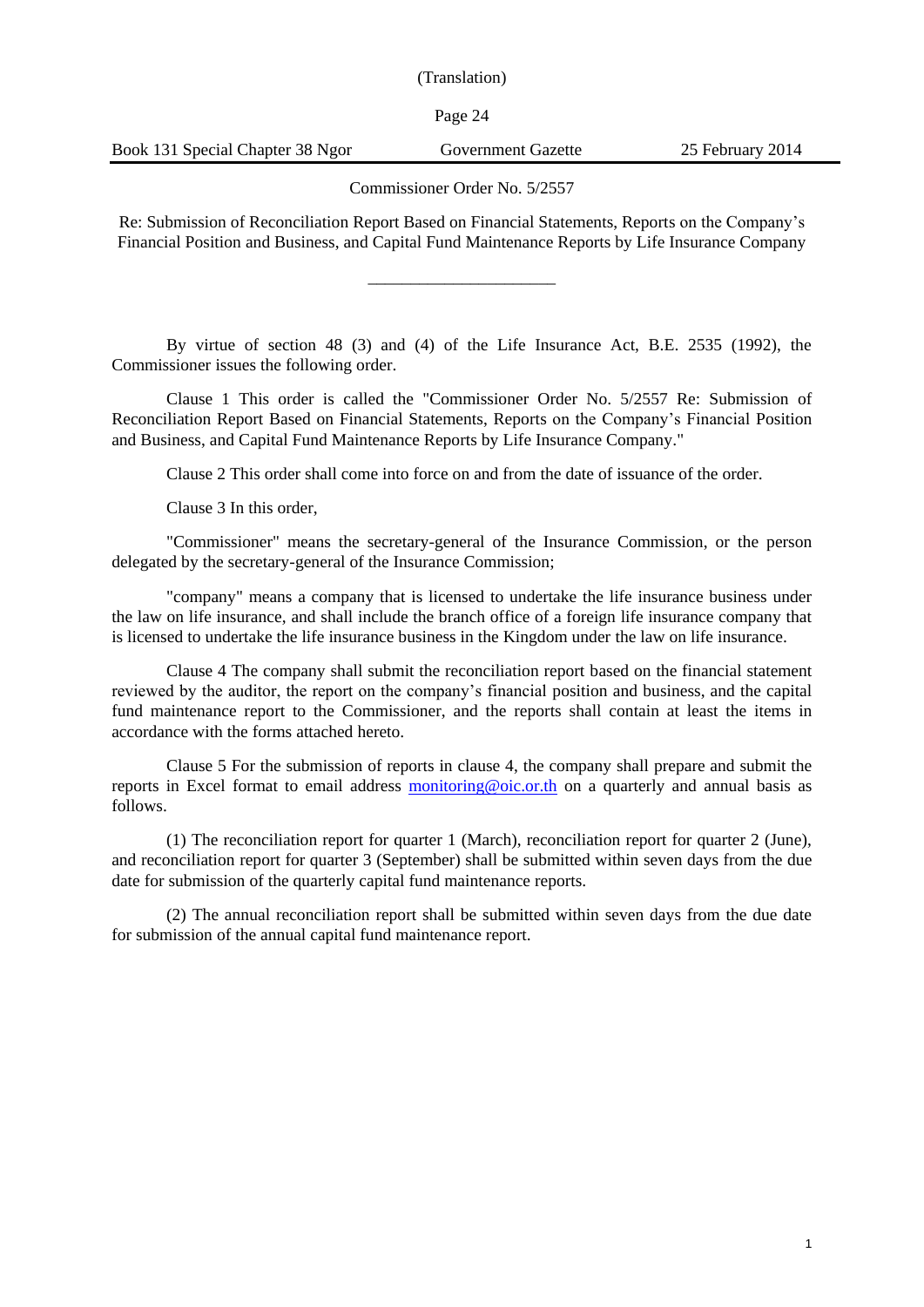|                                  | (Translation)      |                  |
|----------------------------------|--------------------|------------------|
|                                  | Page 25            |                  |
| Book 131 Special Chapter 38 Ngor | Government Gazette | 25 February 2014 |

If the reports as per paragraph one submitted by the company are incorrect or incomplete, the Commissioner has the power to order the company to amend the reports so that they are correct or complete within the period prescribed by the Commissioner.

If the company is unable to submit the reports within the prescribed period, the company shall file an application for permission to extend the period with the Commissioner no less than 15 days before the due date, and the company must specify its reason and necessity. If deeming it expedient, the Commissioner may allow the period extension.

> Given on 10 February 2014. Prawet Ong-aatsitthikul Secretary-General Insurance Commission Commissioner

Note: This order is issued for the life insurance company to raise its diligence in reviewing the accuracy of and the Office of Insurance Commission to know and obtain information on relations of the particulars in the financial statements, reports on the company's financial position and business, and capital fund maintenance reports at certain times, which is beneficial for efficiently auditing and monitoring the company's financial status. Therefore, it is expedient to issue this order.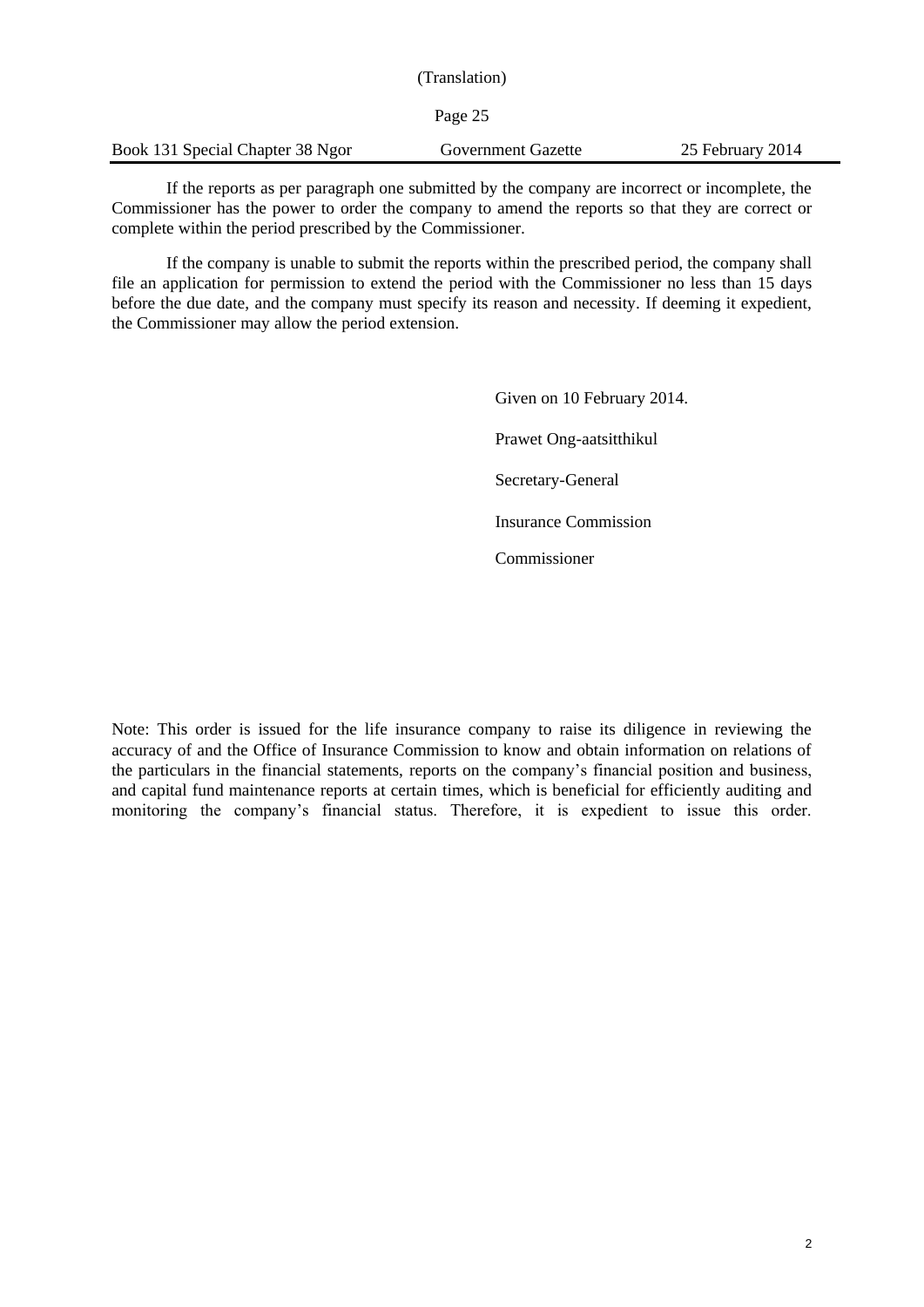#### **Explanatory notes on preparation of the reconciliation report on financial statement, quarterly report, and capital fund maintenance report**

#### **Preparation**

1. The company shall prepare a reconciliation report by using the following information.

#### Reconciliation Form L-1

- 1.1 Fill in the data in the template in accordance with the prescribed form. If no data is available for any item, fill in "0."
- 1.2 Fill in the end date of each quarter for "as of (date)."
- 1.3 For the heading "item," refer to items in the quarterly report (XML).
- 1.4 For the heading "financial statement (A)," fill in the amounts as shown in the financial statement reviewed by auditor.

The items shown in the financial statement are categorized differently from those in the XML report. If items cannot be separated, fill in the total amount. See item categorization in attachment 1.

- 1.5 For the heading "XML (B) report," fill in the amounts in accordance with the XML report –book value.
- 1.6 For the heading "RBC (C) report," fill in the amounts in accordance with the RBC report –book value.

The items shown in the financial statement are categorized differently from those in the XML report. If items cannot be separated, fill in the total amount. See item categorization in attachment 1.

- 1.7 For the heading "XML report difference," indicate the difference in amounts between the financial statement and quarterly report.
- 1.8 For the heading "RBC report difference," indicate the difference in amounts between the financial statement and the RBC report.

The items shown in the financial statement are categorized differently from those in the XML report. If items cannot be separated, fill in the total amount. See item categorization in attachment 1.

Reconciliation Form L-2

- 1.1 Fill in the data in the template in accordance with the prescribed form. If no data is available for any item, fill in "0."
- 1.2 Fill in the end date of each quarter for "as of (date)."
- 1.3 For the heading "items," refer to items in the quarterly report (XML).
- 1.4 For the heading "XML report," fill in the amounts in accordance with the XML report appraised value.
- 1.5 For the heading "RBC report," fill in the amounts in accordance with the RBC report appraised value.

The items shown in the financial statement are categorized differently from those in the XML report. If items cannot be separated, fill in the total amount. See item categorization in attachment 2.

1.6 For the heading "difference in RBC report, indicate the difference in amounts between the XML report and the RBC report.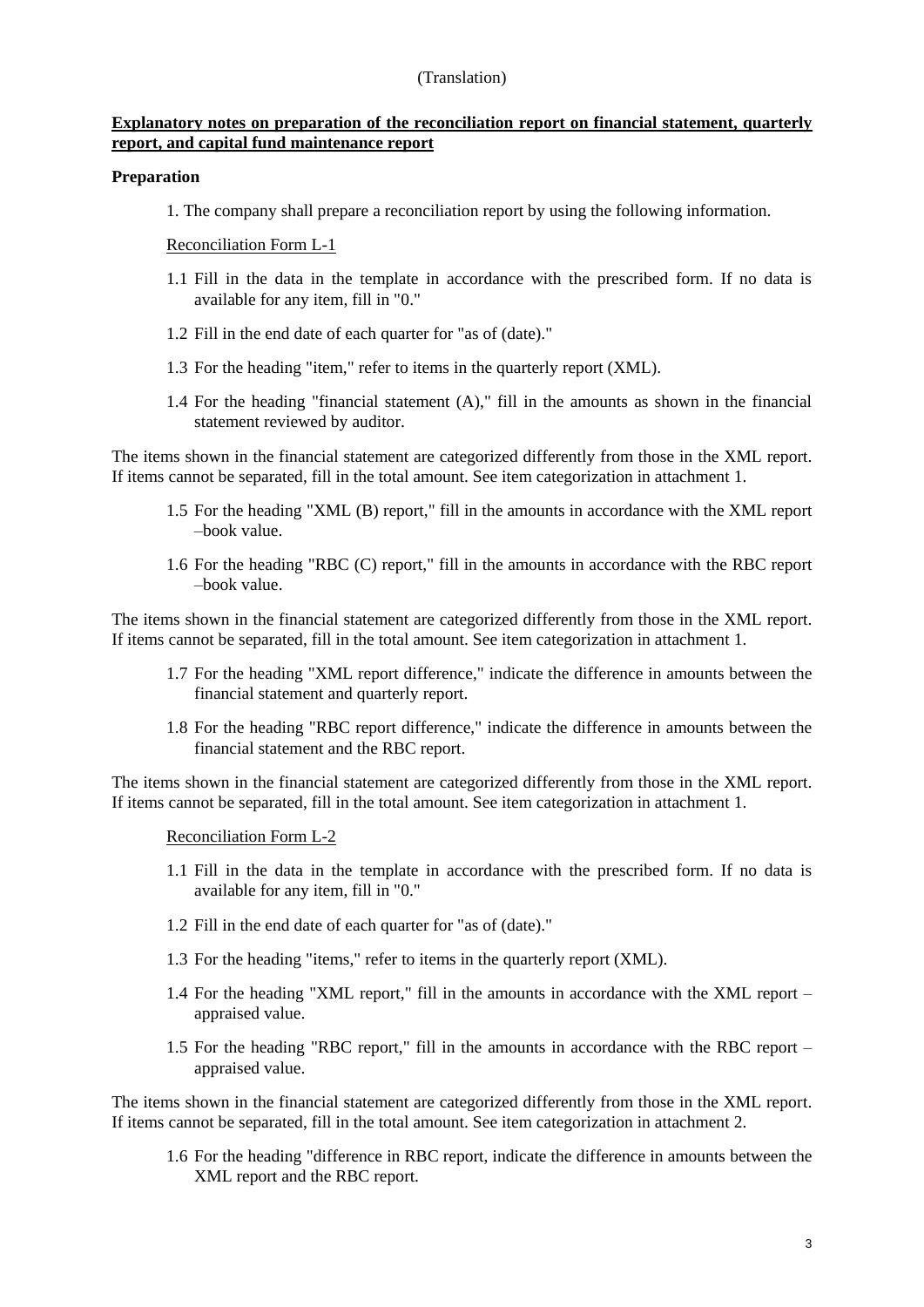# **Rules on file naming**

| The standard file naming: a reconciliation report XXX_YYYYMMDD |                                                   |  |  |  |  |  |
|----------------------------------------------------------------|---------------------------------------------------|--|--|--|--|--|
| <b>XXX</b>                                                     | Short name of the company, such as BKI            |  |  |  |  |  |
| <b>YYYY</b>                                                    | Year of the data in A.D. (4 digits), such as 2013 |  |  |  |  |  |
| MM                                                             | Month of the data from 01 to 12                   |  |  |  |  |  |
| DD                                                             | End date of the month of the data reported        |  |  |  |  |  |

# **In case of inquiries, please contact 02-515-3999 with the following extensions.**

| Analysis Department 1                                          | Khun Priyakorn at 6210 | Khun Wiraya at 6405   | Khun Jongjai at 6702                     |
|----------------------------------------------------------------|------------------------|-----------------------|------------------------------------------|
| <b>Analysis Department 2</b>                                   | Khun Kulyot at 6207    | Khun Apatsara at 6208 | Khun Nitinat at 6202 Khun Pannee at 6701 |
| Analysis Department 3                                          | Khun Panida at 6204    | Khun Orawan at 6411   | Khun Yaowapa at 6410                     |
| Analysis Department 4                                          | Khun Nutjaree at 6201  | Khun Wiyada at 6439   | Khun Banjerd at 6200                     |
| <b>Examination Planning</b><br>and Development<br>Department 1 | Khun Nantiya at 6420   | Khun Arunee at 6205   | Khun Napa at 6004                        |
| <b>Examination Planning</b><br>and Development<br>Department 2 | Khun Wantana at 6402   | Khun Jomkwan at 6707  |                                          |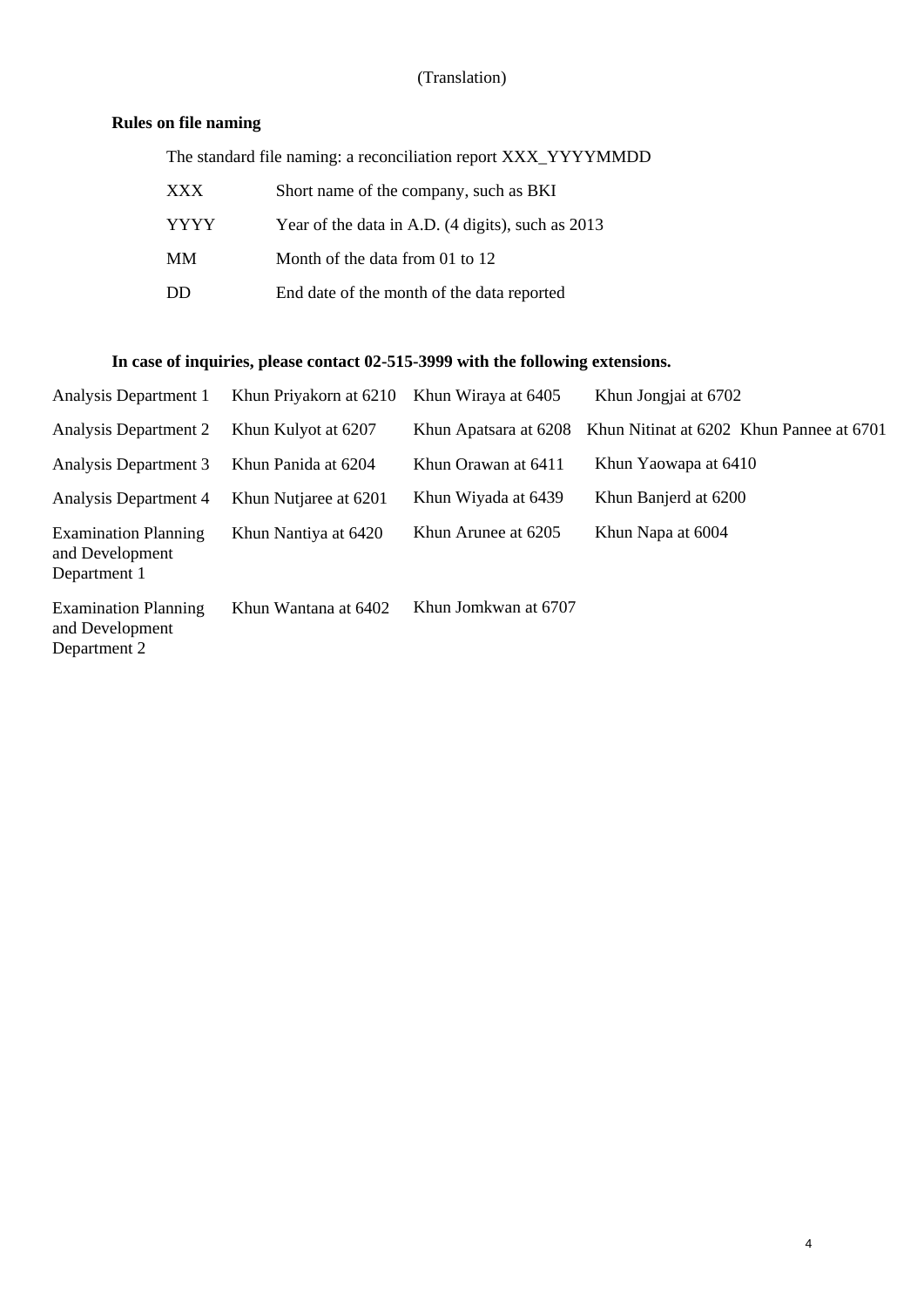Name of the company

Details of reconciliation of financial statement, quarterly report (XML), and capital fund maintenance report – book value

| As of                                                      |                                      |                                 |                             |                                            |                                            |                                                      | Unit: Baht                                           |
|------------------------------------------------------------|--------------------------------------|---------------------------------|-----------------------------|--------------------------------------------|--------------------------------------------|------------------------------------------------------|------------------------------------------------------|
| <b>Item</b>                                                | <b>Financial</b><br>statement<br>(A) | $\mathbf{XML}$<br>report<br>(B) | <b>RBC</b><br>report<br>(C) | <b>XML</b> report<br>difference<br>$(A-B)$ | <b>RBC</b> report<br>difference<br>$(A-C)$ | <b>Reason for</b><br><b>XML</b> report<br>difference | <b>Reason for</b><br><b>RBC</b> report<br>difference |
| <b>Assets</b>                                              |                                      |                                 |                             |                                            |                                            |                                                      |                                                      |
| <b>Category 1 Debt Instruments, Equity Instruments</b>     |                                      |                                 |                             |                                            |                                            |                                                      |                                                      |
| <b>Bonds</b>                                               |                                      |                                 |                             |                                            |                                            |                                                      |                                                      |
| <b>Treasury Bills</b>                                      |                                      |                                 |                             |                                            | ۰                                          |                                                      |                                                      |
| <b>Capital Stocks</b>                                      |                                      |                                 |                             |                                            | ÷,                                         |                                                      |                                                      |
| Debentures - Convertible Debentures                        |                                      |                                 |                             | $\blacksquare$                             | $\overline{\phantom{a}}$                   |                                                      |                                                      |
| Promissory Notes - Bills of Exchange                       |                                      |                                 |                             | $\overline{a}$                             | $\overline{\phantom{a}}$                   |                                                      |                                                      |
| <b>Savings Lotteries</b>                                   |                                      |                                 |                             | $\overline{\phantom{a}}$                   | ÷.                                         |                                                      |                                                      |
| <b>Investment Units</b>                                    |                                      |                                 |                             | $\overline{\phantom{0}}$                   | -                                          |                                                      |                                                      |
| Warrants on Shares, Debentures,<br><b>Investment Units</b> |                                      |                                 |                             |                                            | ۰                                          |                                                      |                                                      |
| Total                                                      | 0.00                                 | 0.00                            | 0.00                        | 0.00                                       | 0.00                                       |                                                      |                                                      |
| <b>Category 2 Loans</b>                                    |                                      |                                 |                             |                                            |                                            |                                                      |                                                      |
| Policy Loans                                               |                                      |                                 |                             | $\overline{a}$                             | $\overline{\phantom{a}}$                   |                                                      |                                                      |
| Mortgage Loans                                             |                                      |                                 |                             | $\overline{a}$                             | ۰                                          |                                                      |                                                      |
| <b>Personal Secured Loans</b>                              |                                      |                                 |                             |                                            | $\overline{\phantom{0}}$                   |                                                      |                                                      |
| Other Loans                                                |                                      |                                 |                             | ÷                                          | ٠                                          |                                                      |                                                      |
| Total                                                      | 0.00                                 | $0.00\,$                        | 0.00                        | 0.00                                       | 0.00                                       |                                                      |                                                      |
| <b>Category 3 Investments</b>                              |                                      |                                 |                             |                                            |                                            |                                                      |                                                      |
| Investments in Hire Purchase on Car                        |                                      |                                 |                             | $\overline{\phantom{m}}$                   | $\overline{\phantom{a}}$                   |                                                      |                                                      |
| Investments in Leasing                                     |                                      |                                 |                             | $\overline{a}$                             | $\overline{\phantom{a}}$                   |                                                      |                                                      |
| Investments in Real Estate                                 |                                      |                                 |                             | $\overline{a}$                             | $\overline{\phantom{a}}$                   |                                                      |                                                      |
| Total                                                      | 0.00                                 | $0.00\,$                        | 0.00                        | $0.00\,$                                   | 0.00                                       |                                                      |                                                      |
| <b>Category 4 Derivatives</b>                              |                                      |                                 |                             |                                            |                                            |                                                      |                                                      |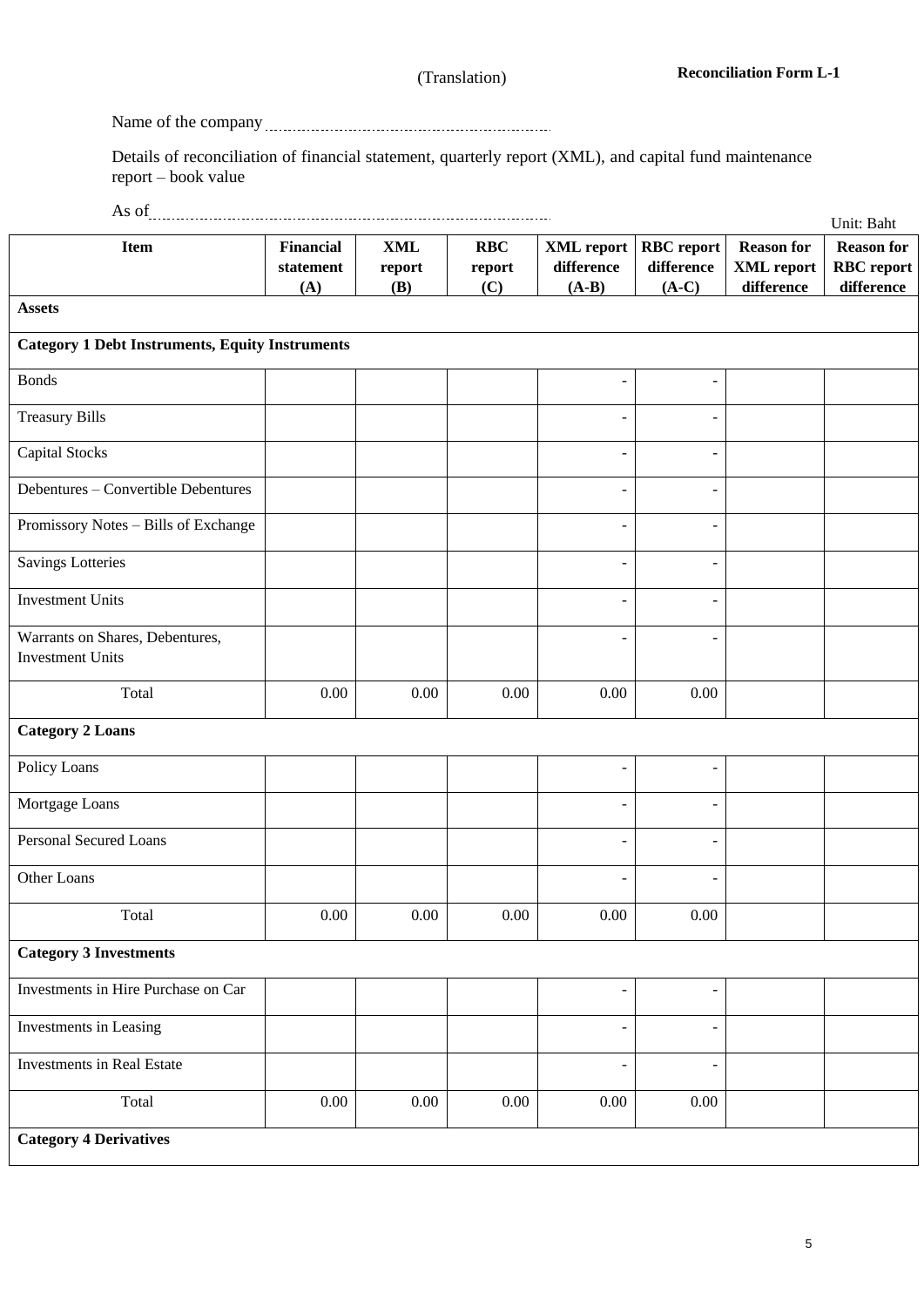| Derivatives                                                  |      |          |      |                              | $\overline{\phantom{0}}$ |  |  |  |  |
|--------------------------------------------------------------|------|----------|------|------------------------------|--------------------------|--|--|--|--|
| <b>Category 5 Cash, Deposits with Financial Institutions</b> |      |          |      |                              |                          |  |  |  |  |
| <b>Fixed Deposits at Financial</b><br>Institutions           |      |          |      |                              |                          |  |  |  |  |
| Certificates of Deposit at Financial<br>Institutions         |      |          |      |                              | $\overline{\phantom{a}}$ |  |  |  |  |
| Cash                                                         |      |          |      | ۰                            | $\overline{\phantom{a}}$ |  |  |  |  |
| <b>Current Deposits at Financial</b><br>Institutions         |      |          |      |                              | $\overline{\phantom{a}}$ |  |  |  |  |
| Total                                                        | 0.00 | $0.00\,$ | 0.00 | 0.00                         | $0.00\,$                 |  |  |  |  |
| <b>Category 6 Land, Buildings</b>                            |      |          |      |                              |                          |  |  |  |  |
| Offices                                                      |      |          |      |                              | $\overline{a}$           |  |  |  |  |
| Real Estate                                                  |      |          |      |                              | $\overline{\phantom{a}}$ |  |  |  |  |
| Total                                                        | 0.00 | 0.00     | 0.00 | 0.00                         | $0.00\,$                 |  |  |  |  |
| <b>Category 7 Reinsurance</b>                                |      |          |      |                              |                          |  |  |  |  |
| Amount Deposited on Reinsurance<br>Treaties                  |      |          |      |                              | $\overline{a}$           |  |  |  |  |
| Due from Reinsurers                                          |      |          |      |                              | $\overline{\phantom{a}}$ |  |  |  |  |
| <b>Category 8 Accrued Revenues</b>                           |      |          |      |                              |                          |  |  |  |  |
| <b>Uncollected Premiums</b>                                  |      |          |      |                              | $\overline{\phantom{a}}$ |  |  |  |  |
| Accrued Investment Income                                    |      |          |      |                              | ٠                        |  |  |  |  |
| <b>Category 9 Vehicles and Operating Assets</b>              |      |          |      |                              |                          |  |  |  |  |
| Vehicles and Operating Assets                                |      |          |      | $\qquad \qquad \blacksquare$ | $\blacksquare$           |  |  |  |  |
| <b>Category 10 Other Assets</b>                              |      |          |      |                              |                          |  |  |  |  |
| <b>Other Assets</b>                                          |      |          |      | $\overline{\phantom{0}}$     | $\overline{\phantom{a}}$ |  |  |  |  |
| <b>Category 11 Head Office Account</b>                       |      |          |      |                              |                          |  |  |  |  |
| <b>Head Office Account</b>                                   |      |          |      | $\overline{a}$               | $\overline{\phantom{a}}$ |  |  |  |  |
| <b>Total Assets</b>                                          | 0.00 | 0.00     | 0.00 | 0.00                         | 0.00                     |  |  |  |  |

| ltem | ⊷<br>Financial | XML    | <b>RBC</b> | XML report | <b>RBC</b> report | <b>Reason for</b> | <b>Reason for</b>    |
|------|----------------|--------|------------|------------|-------------------|-------------------|----------------------|
|      | statement      | report | report     | difference | difference        | XML report        | <b>RBC</b><br>report |

Π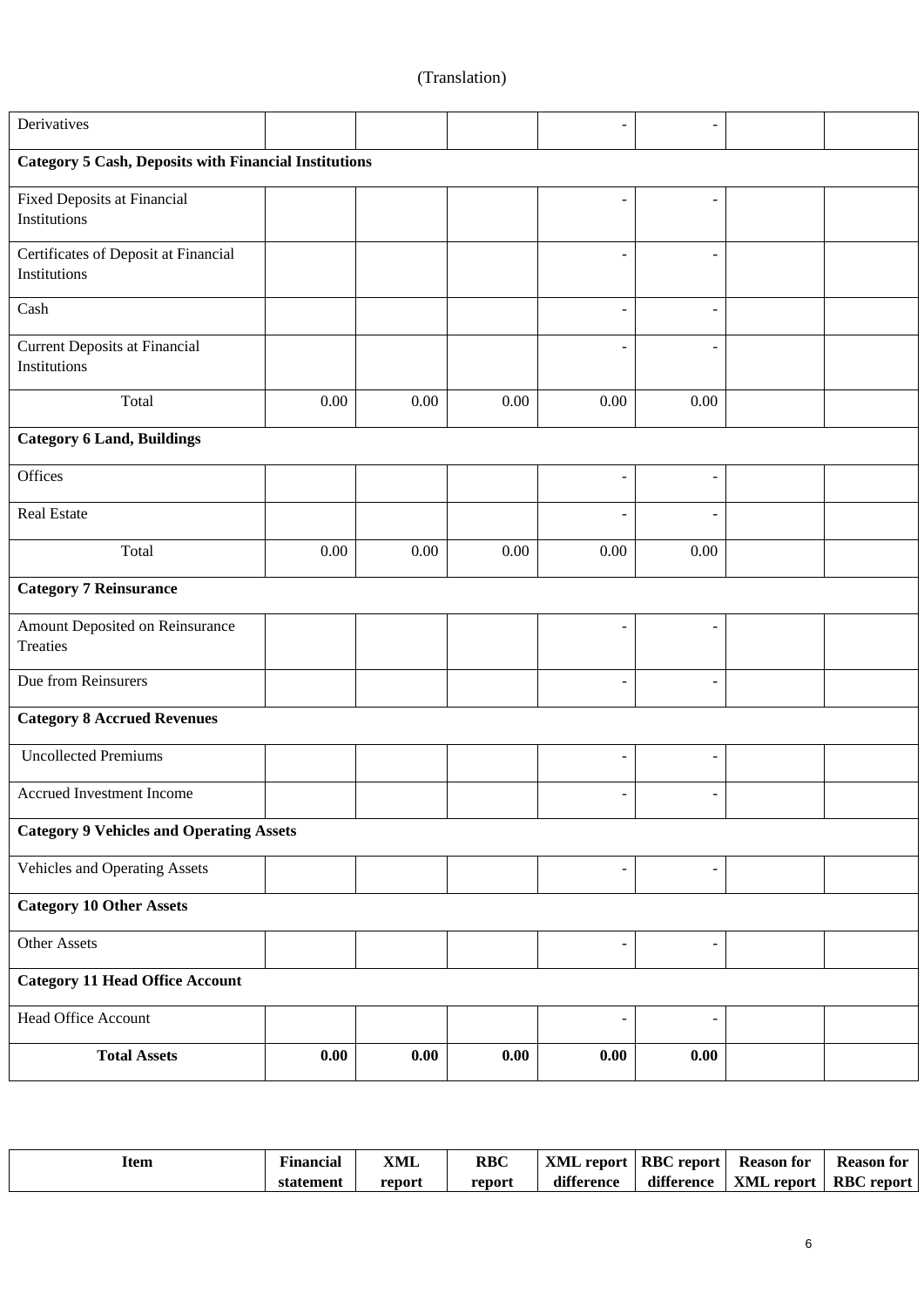|                                            | (A)                 | (B)      | (C)  | $(A-B)$                     | $(A-C)$                  | difference | difference |
|--------------------------------------------|---------------------|----------|------|-----------------------------|--------------------------|------------|------------|
| <b>Liabilities</b>                         |                     |          |      |                             |                          |            |            |
| <b>Category 1 Reserves</b>                 |                     |          |      |                             |                          |            |            |
| <b>Technical Reserves</b>                  |                     |          |      | $\overline{\phantom{a}}$    | $\overline{\phantom{a}}$ |            |            |
| <b>Category 2 Unpaid Policy Liability</b>  |                     |          |      |                             |                          |            |            |
| <b>Unpaid Losses</b>                       |                     |          |      | $\overline{\phantom{a}}$    | $\overline{\phantom{a}}$ |            |            |
| Due to Insureds                            |                     |          |      | $\overline{\phantom{a}}$    | $\overline{\phantom{a}}$ |            |            |
| Total                                      | 0.00                | 0.00     | 0.00 | $0.00\,$                    | 0.00                     |            |            |
| <b>Category 3 Reinsurance</b>              |                     |          |      |                             |                          |            |            |
| Due to Reinsurers                          |                     |          |      | $\overline{\phantom{a}}$    | $\overline{\phantom{a}}$ |            |            |
| Amount Withheld on Reinsurance<br>Treaties |                     |          |      | $\overline{\phantom{a}}$    | $\overline{\phantom{a}}$ |            |            |
| <b>Category 4 Loans/Overdrafts</b>         |                     |          |      |                             |                          |            |            |
| Loans/Overdrafts                           |                     |          |      | $\overline{\phantom{a}}$    | $\overline{\phantom{a}}$ |            |            |
| <b>Category 5 Derivatives</b>              |                     |          |      |                             |                          |            |            |
| Derivatives                                |                     |          |      | $\overline{\phantom{a}}$    | $\overline{\phantom{a}}$ |            |            |
| <b>Category 6 Accrued Expenses</b>         |                     |          |      |                             |                          |            |            |
| <b>Commission Payable</b>                  |                     |          |      | $\blacksquare$              | $\overline{\phantom{a}}$ |            |            |
| <b>Accrued Expenses</b>                    |                     |          |      | $\blacksquare$              | $\overline{\phantom{a}}$ |            |            |
| Other Liabilities                          |                     |          |      |                             |                          |            |            |
| Total                                      | $0.00\,$            | $0.00\,$ | 0.00 | $0.00\,$                    | 0.00                     |            |            |
| <b>Category 7 Head Office Account</b>      |                     |          |      |                             |                          |            |            |
| Head Office Account                        |                     |          |      | $\overline{\phantom{m}}$    | $\overline{\phantom{m}}$ |            |            |
| <b>Total Liabilities</b>                   | $\boldsymbol{0.00}$ | $0.00\,$ | 0.00 | $\overline{\mathbf{0}}$ .00 | $0.00\,$                 |            |            |
| Capital                                    |                     |          |      |                             |                          |            |            |
| <b>Capital Funds</b>                       |                     |          |      | ۰                           | ۰                        |            |            |
| <b>Total Capital</b>                       | $\boldsymbol{0.00}$ | 0.00     | 0.00 | 0.00                        | $0.00\,$                 |            |            |
| <b>Total Liabilities and Capital</b>       | $\boldsymbol{0.00}$ | 0.00     | 0.00 | $\boldsymbol{0.00}$         | $0.00\,$                 |            |            |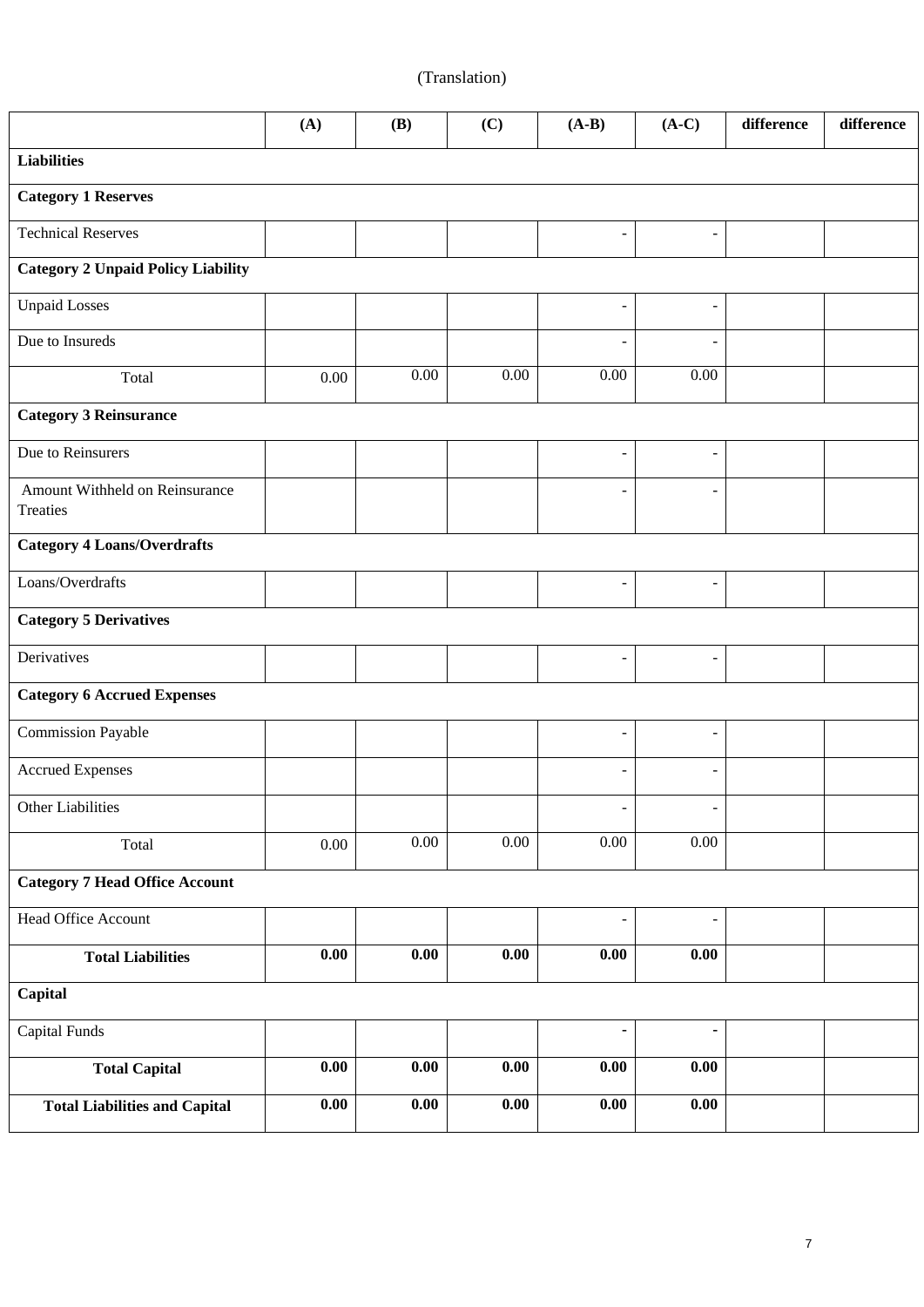Name of the company

Details of reconciliation of quarterly report (XML), and capital fund maintenance report – appraised value

| As of                                                      |            |            |                   | Unit: Baht                   |
|------------------------------------------------------------|------------|------------|-------------------|------------------------------|
| <b>Item</b>                                                | XML report | <b>RBC</b> | <b>Difference</b> | <b>Reason for difference</b> |
| <b>Assets</b>                                              |            |            |                   |                              |
| <b>Category 1 Debt Instruments, Equity Instruments</b>     |            |            |                   |                              |
| <b>Bonds</b>                                               |            |            |                   |                              |
| <b>Treasury Bills</b>                                      |            |            |                   |                              |
| <b>Capital Stocks</b>                                      |            |            |                   |                              |
| Debentures - Convertible<br>Debentures                     |            |            |                   |                              |
| Promissory Notes - Bills of<br>Exchange                    |            |            |                   |                              |
| <b>Savings Lotteries</b>                                   |            |            |                   |                              |
| <b>Investment Units</b>                                    |            |            |                   |                              |
| Warrants on Shares, Debentures,<br><b>Investment Units</b> |            |            |                   |                              |
| Total                                                      | 0.00       | 0.00       | 0.00              |                              |
| <b>Category 2 Loans</b>                                    |            |            |                   |                              |
| Policy Loans                                               |            |            |                   |                              |
| Mortgage Loans                                             |            |            |                   |                              |
| <b>Personal Secured Loans</b>                              |            |            |                   |                              |
| Other Loans                                                |            |            | $\qquad \qquad -$ |                              |
| Total                                                      | 0.00       | 0.00       | 0.00              |                              |
| <b>Category 3 Investments</b>                              |            |            |                   |                              |
| Investments in Hire Purchase on<br>Car                     |            |            |                   |                              |
| Investments in Leasing                                     |            |            | $\blacksquare$    |                              |
| <b>Investments in Real Estate</b>                          |            |            | $\blacksquare$    |                              |
| Total                                                      | $0.00\,$   | 0.00       | 0.00              |                              |
| <b>Category 4 Derivatives</b>                              |            |            |                   |                              |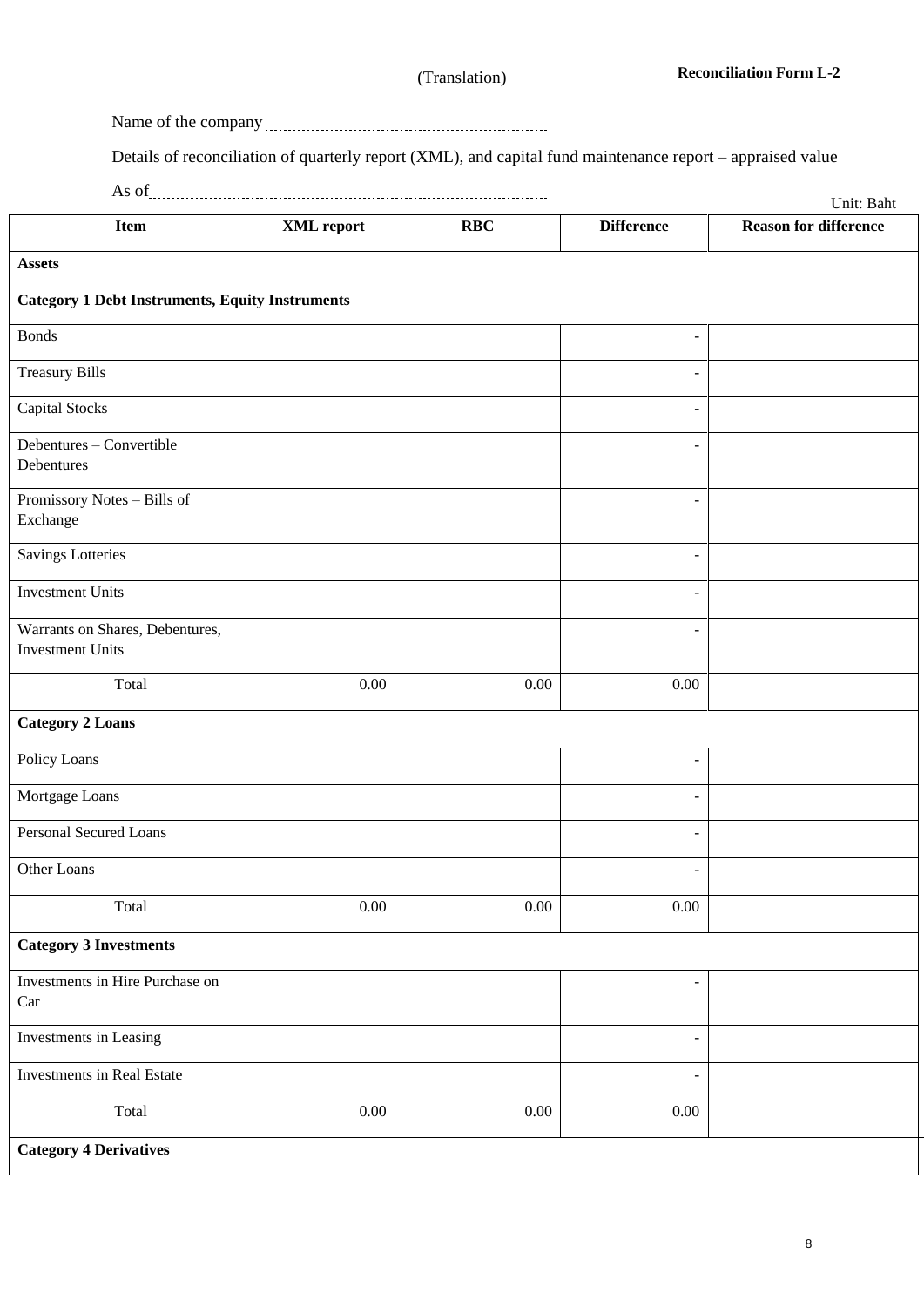| Derivatives                                                |          |      |                          |  |  |  |  |  |  |
|------------------------------------------------------------|----------|------|--------------------------|--|--|--|--|--|--|
| <b>Category 5 Cash, Deposits at Financial Institutions</b> |          |      |                          |  |  |  |  |  |  |
| Fixed Deposits at Financial<br>Institutions                |          |      |                          |  |  |  |  |  |  |
| Certificates of Deposit at Financial<br>Institutions       |          |      |                          |  |  |  |  |  |  |
| Cash                                                       |          |      |                          |  |  |  |  |  |  |
| <b>Current Deposits at Financial</b><br>Institutions       |          |      |                          |  |  |  |  |  |  |
| Total                                                      | $0.00\,$ | 0.00 | $0.00\,$                 |  |  |  |  |  |  |
| <b>Category 6 Land, Buildings</b>                          |          |      |                          |  |  |  |  |  |  |
| Offices                                                    |          |      |                          |  |  |  |  |  |  |
| Real Estate                                                |          |      |                          |  |  |  |  |  |  |
| Total                                                      | $0.00\,$ | 0.00 | $0.00\,$                 |  |  |  |  |  |  |
| <b>Category 7 Reinsurance</b>                              |          |      |                          |  |  |  |  |  |  |
| Amount Deposited on Reinsurance<br>Treaties                |          |      |                          |  |  |  |  |  |  |
| Due from Reinsurers                                        |          |      |                          |  |  |  |  |  |  |
| <b>Category 8 Accrued Revenues</b>                         |          |      |                          |  |  |  |  |  |  |
| <b>Uncollected Premiums</b>                                |          |      | $\overline{a}$           |  |  |  |  |  |  |
| Accrued Investment Income                                  |          |      |                          |  |  |  |  |  |  |
| <b>Category 9 Vehicles and Operating Assets</b>            |          |      |                          |  |  |  |  |  |  |
| Vehicles and Operating Assets                              |          |      | $\overline{\phantom{a}}$ |  |  |  |  |  |  |
| <b>Category 10 Other Assets</b>                            |          |      |                          |  |  |  |  |  |  |
| Other Assets                                               |          |      | $\overline{\phantom{a}}$ |  |  |  |  |  |  |
| <b>Category 11 Head Office Account</b>                     |          |      |                          |  |  |  |  |  |  |
| Head Office Account                                        |          |      | $\overline{\phantom{a}}$ |  |  |  |  |  |  |
| <b>Total Assets</b>                                        | 0.00     | 0.00 | $\boldsymbol{0.00}$      |  |  |  |  |  |  |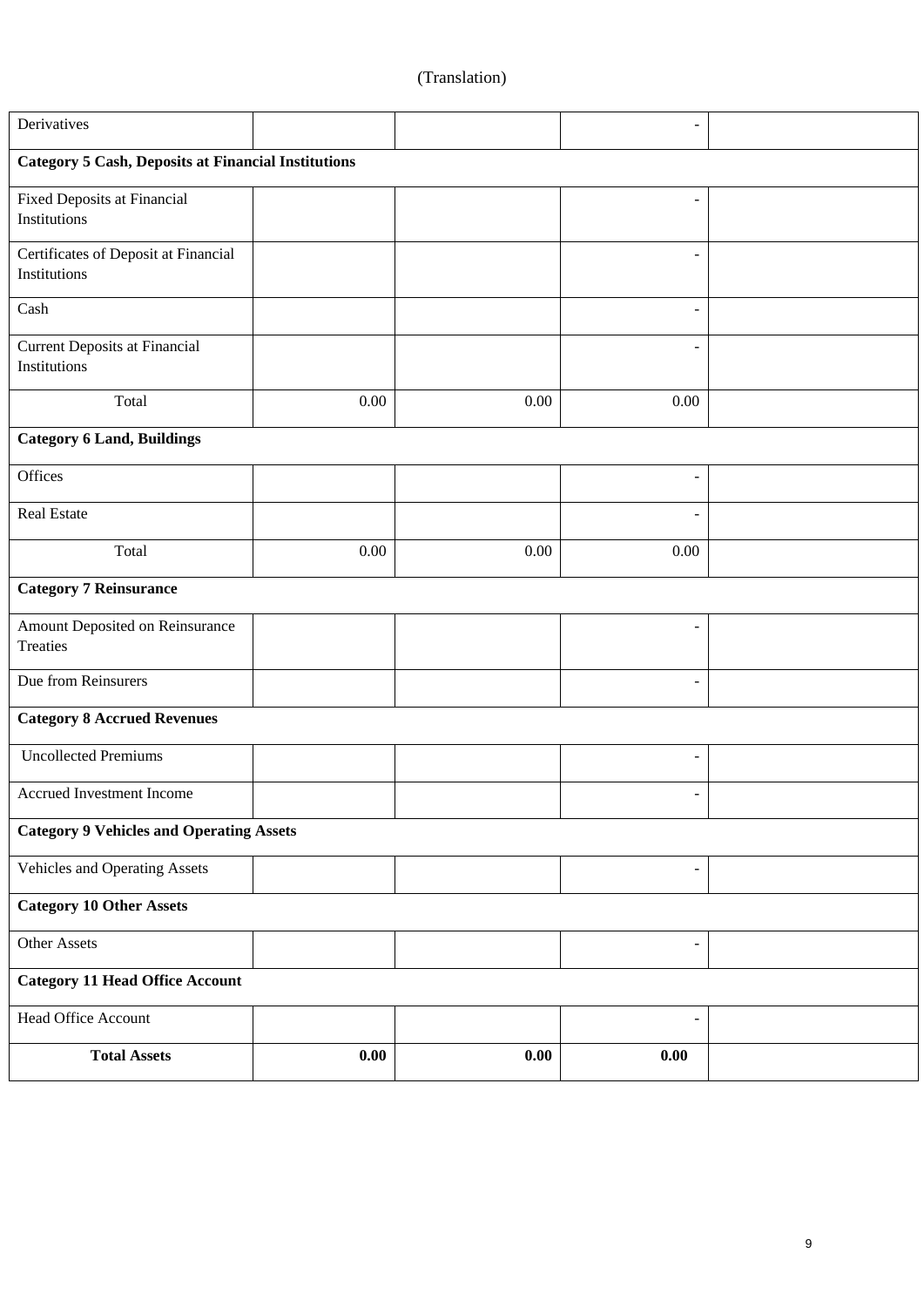| <b>Item</b>                                | XML report          | <b>RBC</b>          | <b>Difference</b>        | <b>Reason for difference</b> |  |  |  |  |
|--------------------------------------------|---------------------|---------------------|--------------------------|------------------------------|--|--|--|--|
| <b>Liabilities</b>                         |                     |                     |                          |                              |  |  |  |  |
| <b>Category 1 Reserves</b>                 |                     |                     |                          |                              |  |  |  |  |
| <b>Technical Reserves</b>                  |                     |                     | $\overline{\phantom{a}}$ |                              |  |  |  |  |
| <b>Category 2 Unpaid Policy Liability</b>  |                     |                     |                          |                              |  |  |  |  |
| <b>Unpaid Losses</b>                       |                     |                     | $\overline{a}$           |                              |  |  |  |  |
| Due to Insureds                            |                     |                     | $\blacksquare$           |                              |  |  |  |  |
| Total                                      | 0.00                | 0.00                | $0.00\,$                 |                              |  |  |  |  |
| <b>Category 3 Reinsurance</b>              |                     |                     |                          |                              |  |  |  |  |
| Due to Reinsurers                          |                     |                     | $\overline{\phantom{a}}$ |                              |  |  |  |  |
| Amount Withheld on Reinsurance<br>Treaties |                     |                     | $\overline{\phantom{a}}$ |                              |  |  |  |  |
| <b>Category 4 Loans/Overdrafts</b>         |                     |                     |                          |                              |  |  |  |  |
| Loans/Overdrafts                           |                     |                     | $\overline{\phantom{a}}$ |                              |  |  |  |  |
| <b>Category 5 Derivatives</b>              |                     |                     | $\overline{\phantom{a}}$ |                              |  |  |  |  |
| Derivatives                                |                     |                     | $\overline{\phantom{a}}$ |                              |  |  |  |  |
| <b>Category 6 Accrued Expenses</b>         |                     |                     | $\overline{a}$           |                              |  |  |  |  |
| <b>Commission Payable</b>                  |                     |                     | $\overline{a}$           |                              |  |  |  |  |
| <b>Accrued Expenses</b>                    |                     |                     | $\overline{\phantom{a}}$ |                              |  |  |  |  |
| Other Liabilities                          |                     |                     | $\qquad \qquad -$        |                              |  |  |  |  |
| Total                                      | 0.00                | 0.00                | 0.00                     |                              |  |  |  |  |
| <b>Category 7 Head Office Account</b>      |                     |                     |                          |                              |  |  |  |  |
| Head Office Account                        |                     |                     | $\overline{\phantom{a}}$ |                              |  |  |  |  |
| <b>Total Liabilities</b>                   | 0.00                | 0.00                | 0.00                     |                              |  |  |  |  |
| Capital                                    |                     |                     |                          |                              |  |  |  |  |
| Capital Funds                              |                     |                     | $\overline{\phantom{a}}$ |                              |  |  |  |  |
| <b>Total Capital</b>                       | 0.00                | 0.00                | 0.00                     |                              |  |  |  |  |
| <b>Total Liabilities and Capital</b>       | $\boldsymbol{0.00}$ | $\boldsymbol{0.00}$ | $\boldsymbol{0.00}$      |                              |  |  |  |  |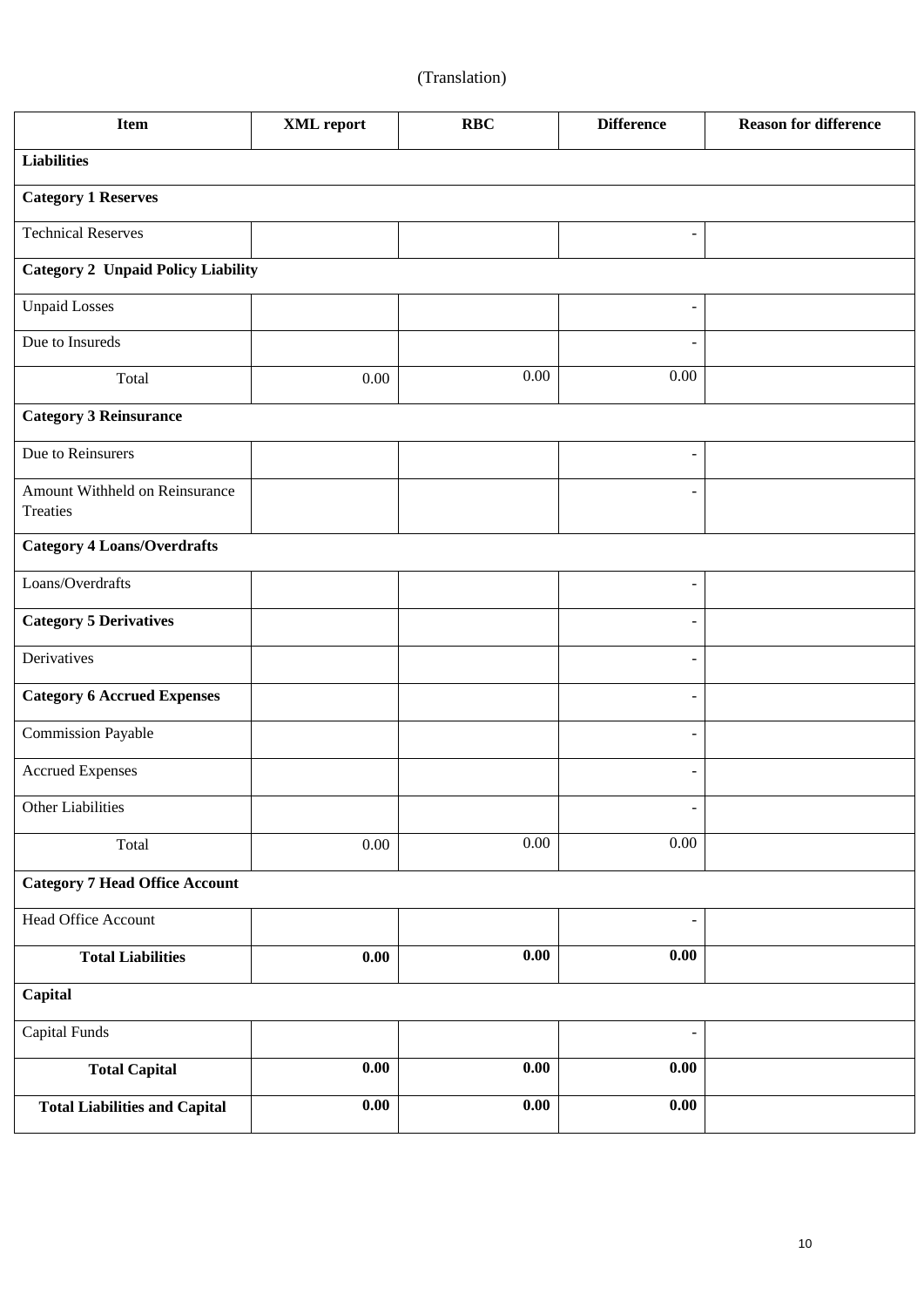**Summary of reconciliation items – book value for life insurance company**

| <b>Item</b>   | Items by report Chor.                                      | Items by financial statement        | Data source                               | Item type under RBC                                                                                                | Data source                         |
|---------------|------------------------------------------------------------|-------------------------------------|-------------------------------------------|--------------------------------------------------------------------------------------------------------------------|-------------------------------------|
| No.           |                                                            |                                     | financial statement                       |                                                                                                                    | <b>RBC</b> report                   |
| <b>Assets</b> |                                                            |                                     |                                           |                                                                                                                    |                                     |
|               | <b>Category 1 Debt Instruments, Equity Instruments</b>     |                                     |                                           |                                                                                                                    |                                     |
| 1.1           | <b>Bonds</b>                                               | <b>Investment</b> in Securities     | <b>Statement of Financial</b><br>Position | Total Bonds, Debentures, Promissory Notes-<br>Bills of Exchange (consistent with total of items<br>1-2 and $4-5$ ) | Form 3.1 clause<br>1(a)             |
| 1.2           | <b>Treasury Bills</b>                                      | - Held for Trading                  |                                           |                                                                                                                    |                                     |
| 1.3           | <b>Capital Stocks</b>                                      | - Available for Sale                |                                           | <b>Equity Instruments</b>                                                                                          | Form 3.1 clause<br>1 <sub>(b)</sub> |
| 1.4           | Debentures - Convertible Debentures                        | - Held-to-Maturity Financial Assets |                                           |                                                                                                                    |                                     |
| 1.5           | Promissory Notes - Bills of Exchange                       | - Non Marketable Equity Securities  |                                           |                                                                                                                    |                                     |
| 1.6           | <b>Savings Lotteries</b>                                   |                                     |                                           | <b>Savings Lotteries</b>                                                                                           | Form 3.1 clause<br>1 $(c)$ $(3)$    |
| 1.7           | <b>Investment Units</b>                                    |                                     |                                           | <b>Investment Units</b>                                                                                            | Form 3.1 clause<br>1 $(c)$ $(1)$    |
| 1.8           | Warrants on Shares, Debentures,<br><b>Investment Units</b> |                                     |                                           | Warrants on Shares, Debentures, Investment<br>Units                                                                | Form 3.1 clause<br>1 $(c)$ $(2)$    |
|               | Total                                                      | Total                               |                                           | Total                                                                                                              |                                     |
|               | <b>Category 2 Loans</b>                                    |                                     |                                           |                                                                                                                    |                                     |
| 2.1           | Policy Loans                                               | Mortgage Loans                      | Notes to Statements                       | Policy Loans                                                                                                       | Form 3.1 clause<br>2(c)             |
| 2.2           | Mortgage Loans                                             | <b>Personal Secured Loans</b>       | <b>Notes to Statements</b>                | Mortgage Loans                                                                                                     | Form 3.1 clause<br>2(b)             |
| 2.3           | <b>Personal Secured Loans</b>                              | Other Loans                         | Notes to Statements                       | Personal Secured Loans                                                                                             | Form 3.1 clause                     |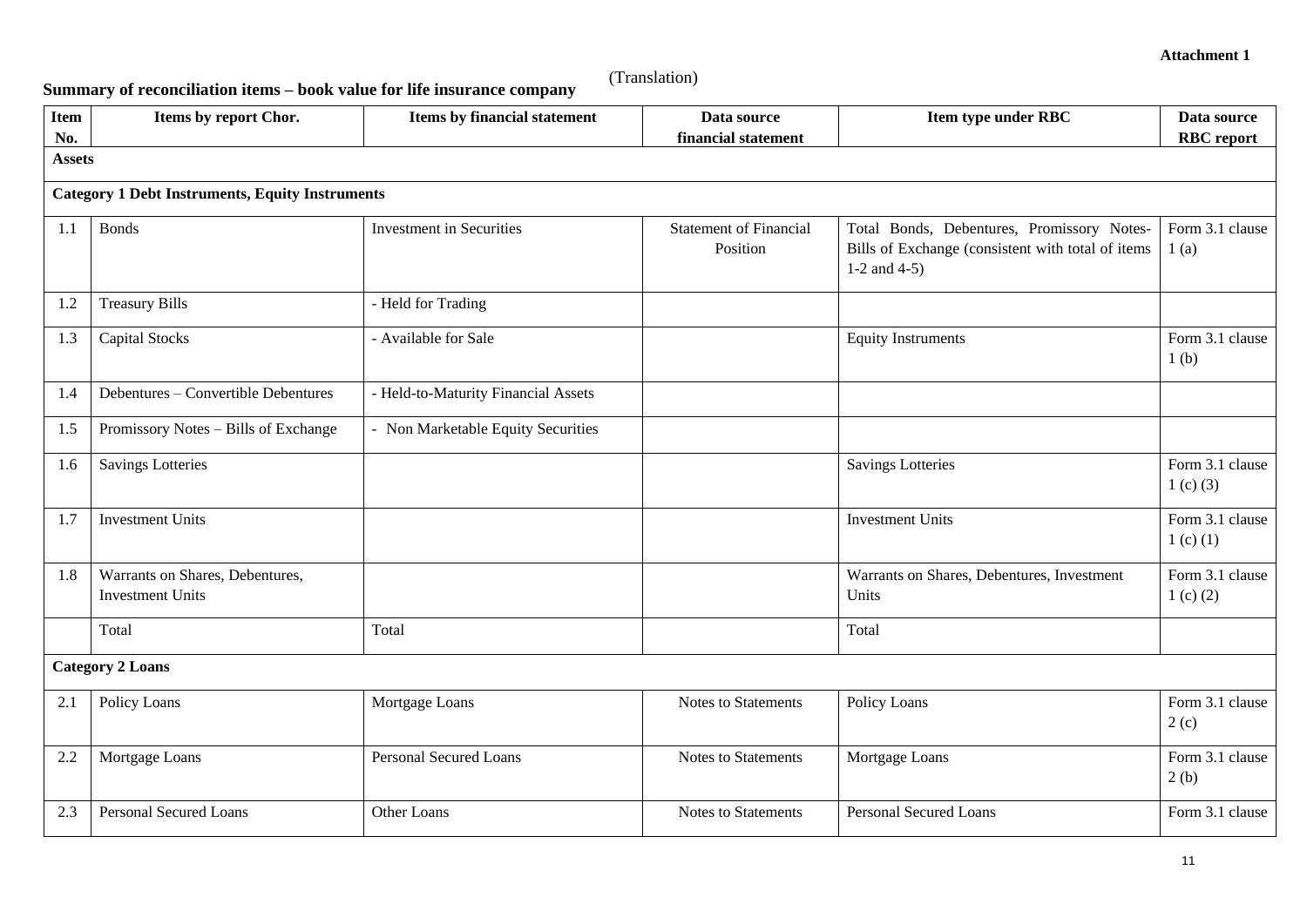**Attachment 1**

|     |                                                            |                                                                         |                                                                         |                                                                                           | 2(d)                    |
|-----|------------------------------------------------------------|-------------------------------------------------------------------------|-------------------------------------------------------------------------|-------------------------------------------------------------------------------------------|-------------------------|
| 2.4 | Other Loans                                                |                                                                         |                                                                         | Other Loans                                                                               | Form 3.1 clause<br>2(e) |
|     | Total                                                      | Total                                                                   |                                                                         | Total                                                                                     |                         |
|     | <b>Category 3 Other Investments</b>                        |                                                                         |                                                                         |                                                                                           |                         |
| 3.1 | Investments in Hire Purchase on Car                        | Investments in Hire Purchase on Car                                     | Notes to Statements                                                     | Investments in Hire Purchase on Car/Leasing                                               | Form 3.1 clause<br>2(a) |
| 3.2 | Investments in Leasing                                     | Investments in Leasing                                                  | <b>Notes to Statements</b>                                              |                                                                                           |                         |
| 3.3 | <b>Investments in Real Estate</b>                          | <b>Investments in Real Estate</b>                                       | <b>Notes to Statements</b>                                              | <b>Investment Real Estate</b>                                                             | Form 3.1 clause<br>5(b) |
|     | Total                                                      | Total                                                                   |                                                                         | Total                                                                                     |                         |
|     | <b>Category 4 Derivatives</b>                              |                                                                         |                                                                         |                                                                                           |                         |
| 4.1 | Derivatives                                                | Derivatives                                                             | <b>Statement of Financial</b><br>Position/Notes to<br><b>Statements</b> | Derivatives                                                                               | Form 3.1 clause<br>15   |
|     | <b>Category 5 Cash, Deposits at Financial Institutions</b> |                                                                         |                                                                         |                                                                                           |                         |
| 5.1 | Fixed Deposits at Financial Institutions                   | Fixed Deposits at Financial Institutions<br>and Certificates of Deposit | Notes to Statements                                                     | Cash and Deposits at Financial Institutions/<br>Deposit Receipts/ Certificates of Deposit | Form 3.1 clause<br>3    |
| 5.2 | Certificates of Deposit at Financial<br>Institutions       | Fixed Deposits at Financial Institutions<br>and Certificates of Deposit | Notes to Statements                                                     |                                                                                           |                         |
| 5.3 | Cash                                                       | Cash                                                                    | <b>Notes to Statements</b>                                              |                                                                                           |                         |
| 5.4 | <b>Current Deposits at Financial</b><br>Institutions       | <b>Current Deposits at Financial Institutions</b>                       | Notes to Statements                                                     |                                                                                           |                         |
|     | Total                                                      | Total                                                                   |                                                                         | Total                                                                                     |                         |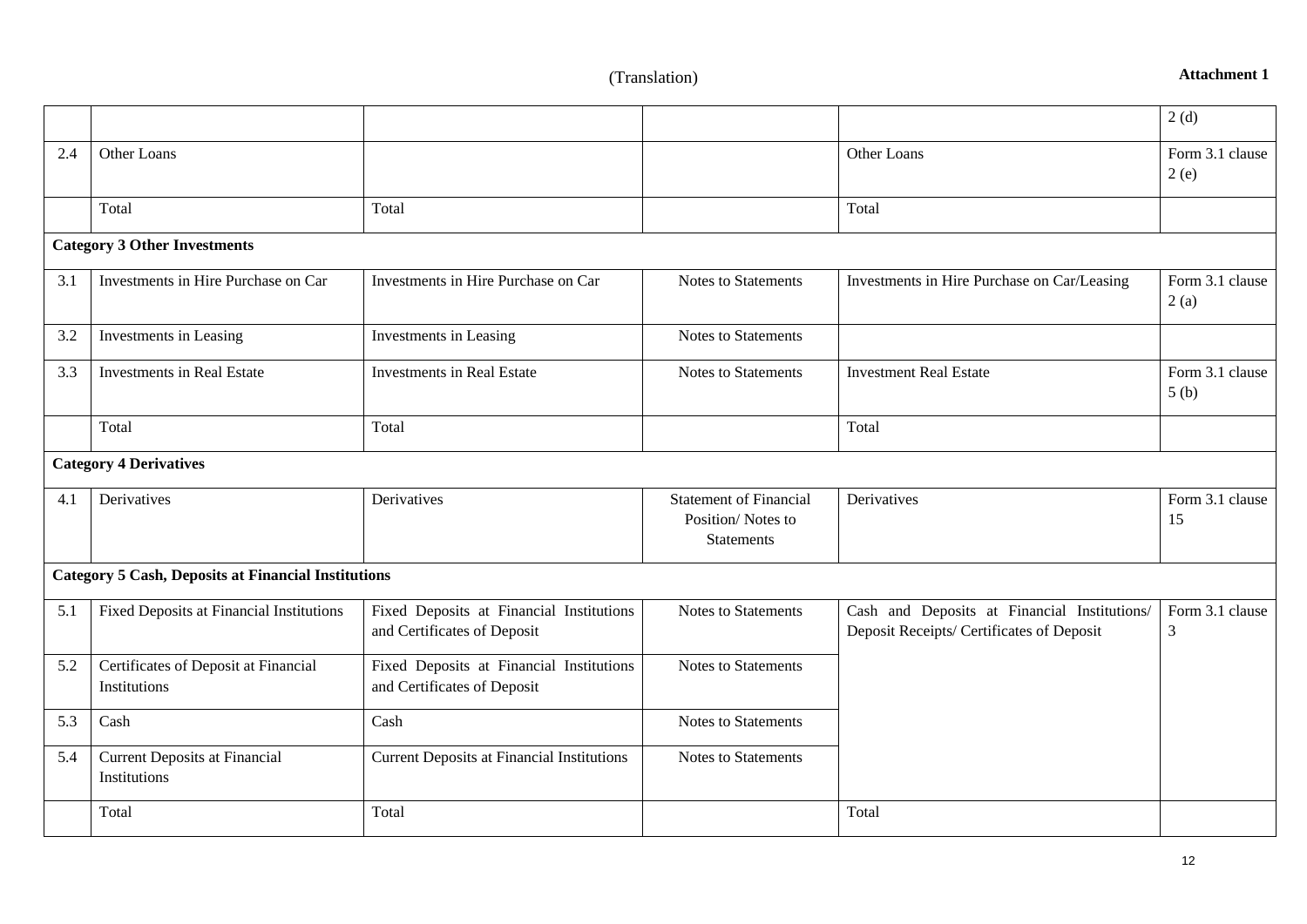| <b>Item</b> | Items by report Chor.                           | <b>Items by financial statement</b>             | Data source                                                             | Item type under RBC                          | Data source                 |
|-------------|-------------------------------------------------|-------------------------------------------------|-------------------------------------------------------------------------|----------------------------------------------|-----------------------------|
| No.         |                                                 |                                                 | financial statement                                                     |                                              | <b>RBC</b> report           |
|             | <b>Category 6 Land, Buildings</b>               |                                                 |                                                                         |                                              |                             |
| 6.1         | Offices                                         | Land, Buildings, Condominiums                   | <b>Notes to Statements</b>                                              | Offices                                      | Form 3.1<br>Clause $4(a)$   |
| 6.2         | Real Estate                                     | Net Properties Foreclose                        | <b>Statement of Financial</b><br>Position/Notes to<br><b>Statements</b> | Non-Performing Assets                        | Form 3.1<br>Clause $5(a)$   |
|             | <b>Category 7 Reinsurance</b>                   |                                                 |                                                                         |                                              |                             |
| 7.1         | Amount Deposited on Reinsurance<br>Treaties     | Amount Deposited on Reinsurance<br>Treaties     | <b>Notes to Statements</b>                                              | Amount Deposited on Reinsurance Treaties     | Form 3.1<br>Clause $6(a)$   |
| 7.2         | Due from Reinsurers                             | Due from Reinsurers                             | <b>Notes to Statements</b>                                              | Due from Reinsurers                          | Form 3.1<br>Clause $6(b)$   |
|             | <b>Category 8 Accrued Revenues</b>              |                                                 |                                                                         |                                              |                             |
| 8.1         | <b>Uncollected Premiums</b>                     | <b>Net Uncollected Premiums</b>                 | <b>Notes to Statements</b>                                              | <b>Net Uncollected Premiums</b>              | Form $3.1$<br>Clause 7      |
| 8.2         | Accrued Investment Income                       | Accrued Investment Income                       | <b>Notes to Statements</b>                                              | Accrued Investment Income                    | Form 3.1<br>Clause 10       |
|             | <b>Category 9 Vehicles and Operating Assets</b> |                                                 |                                                                         |                                              |                             |
| 9.1         | Vehicles, Operating Assets                      | Vehicles, Equipment                             | <b>Notes to Statements</b>                                              | <b>Operating Assets</b>                      | Form $3.1$<br>Clause $4(b)$ |
|             | <b>Category 10 Other Assets</b>                 |                                                 |                                                                         |                                              |                             |
| 10.1        | <b>Other Assets</b>                             | Reinsurance Recoveries on Technical<br>Reserves | <b>Notes to Statements</b>                                              | Reinsurance Recoveries on Technical Reserves | Form 3.1<br>Clause $6(c)$   |
|             |                                                 | Other Reinsurance Receivables                   |                                                                         | Other Reinsurance Receivables                | Form 3.1                    |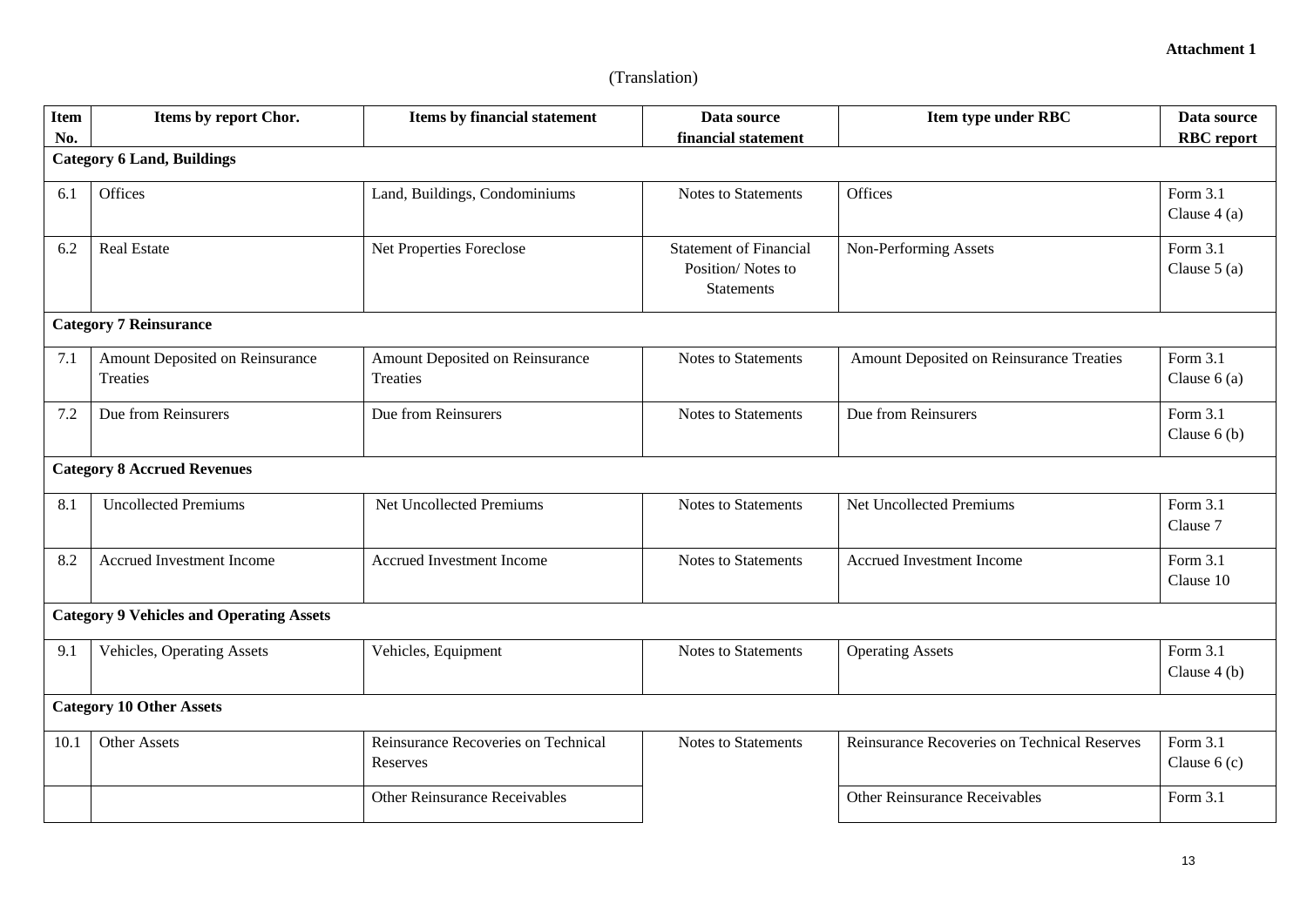|                    |                                        |                                   |                                           |                                      | Clause $6(d)$           |
|--------------------|----------------------------------------|-----------------------------------|-------------------------------------------|--------------------------------------|-------------------------|
|                    |                                        | Deferred Tax Assets               |                                           | Deferred Tax Assets                  | Form 3.1<br>Clause 8    |
|                    |                                        | Prepaid Expenses                  |                                           | Prepaid Expenses                     | Form 3.1<br>Clause 9    |
|                    |                                        | Goodwill                          |                                           | Goodwill                             | Form 3.1<br>Clause 11   |
|                    |                                        | Net Computer Software             |                                           | <b>Intangible Assets</b>             | Form $3.1$<br>Clause 12 |
|                    |                                        | <b>Deferred Acquisition Costs</b> |                                           | <b>Deferred Acquisition Costs</b>    | Form 3.1<br>Clause 13   |
|                    |                                        | Other Assets                      |                                           | Other Assets                         | Form 3.1<br>Clause 14   |
|                    | Total                                  | Total                             |                                           | Total                                |                         |
|                    | <b>Category 11 Head Office Account</b> |                                   |                                           |                                      |                         |
| 11.1               | Head Office Account                    | Head Office Account               | <b>Statement of Financial</b><br>Position | Head Office Account                  | Form 3.1<br>Clause 16   |
| <b>Liabilities</b> |                                        |                                   |                                           |                                      |                         |
|                    | <b>Category 1 Reserves</b>             |                                   |                                           |                                      |                         |
| 1.1                | <b>Technical Reserves</b>              | Life Policy Reserves              | <b>Statement of Financial</b><br>Position | Long-Term Technical Reserves         | Form 3.2<br>Clause 1    |
|                    |                                        | <b>Premium Reserves</b>           |                                           | <b>Short-Term Technical Reserves</b> |                         |
|                    |                                        | <b>Claims Reserves</b>            |                                           |                                      |                         |
|                    | Total                                  | Total                             |                                           | Total                                |                         |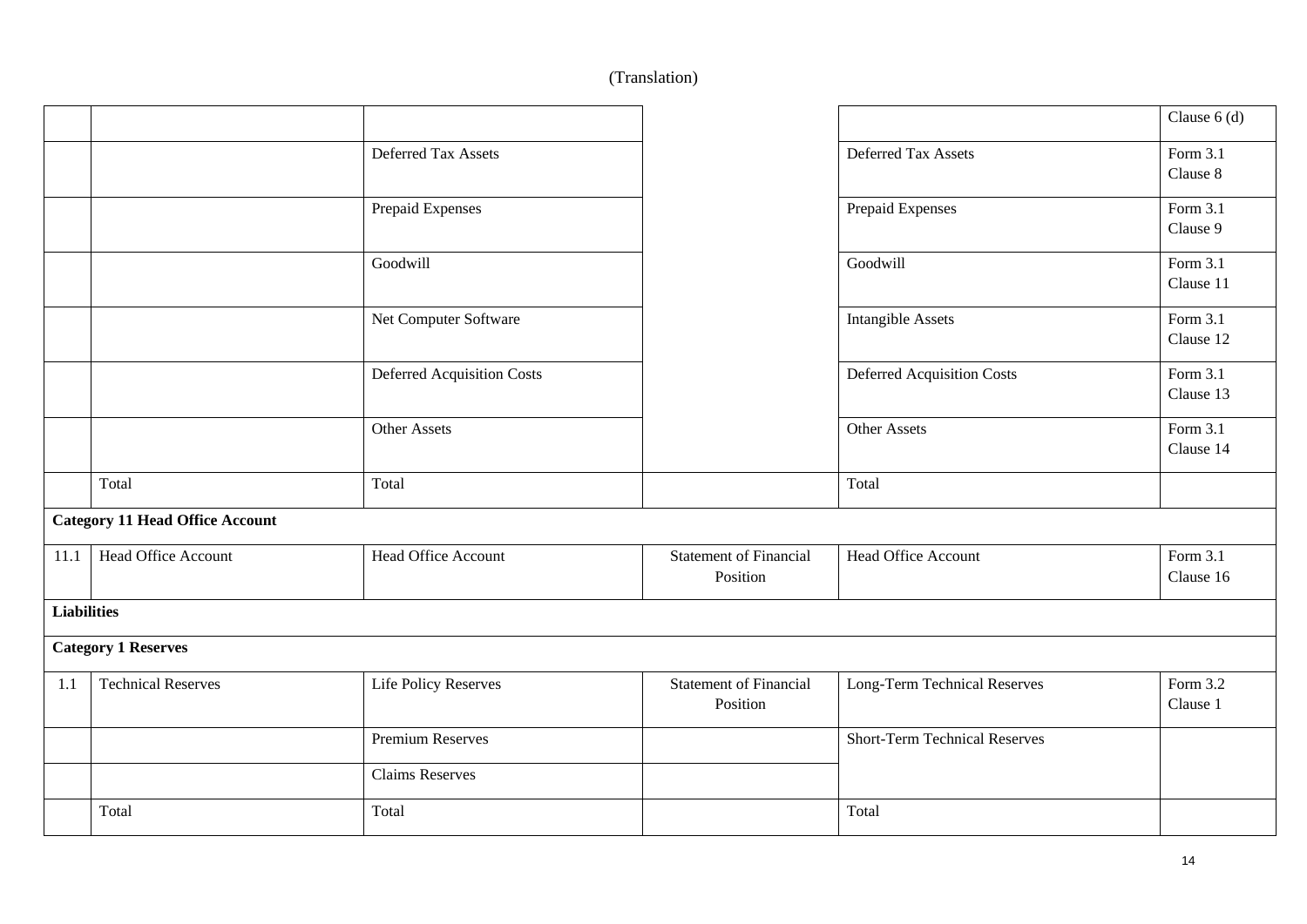|     | <b>Category 2 Unpaid Policy Liability</b>         |                                                  |                                                                         |                                                |                           |
|-----|---------------------------------------------------|--------------------------------------------------|-------------------------------------------------------------------------|------------------------------------------------|---------------------------|
| 2.1 | <b>Unpaid Losses</b>                              | <b>Unpaid Policy Benefits</b>                    | <b>Statement of Financial</b>                                           | Unpaid Policy Benefit (total of items 2.1-2.2) | Form 3.2                  |
| 2.2 | Due to Insureds                                   | Advanced Premium, Other Insurance<br>Liabilities | Position/Notes to<br><b>Statements</b>                                  |                                                | Clause 2                  |
|     | Total                                             | Total                                            |                                                                         | Total                                          |                           |
|     | <b>Category 3 Reinsurance</b>                     |                                                  |                                                                         |                                                |                           |
| 3.1 | Due to Reinsurers                                 | Due to Reinsurers                                | Notes to Statements                                                     | Due to Reinsurers                              | Form 3.2<br>Clause $4(b)$ |
| 3.2 | Amount Withheld on Reinsurance<br><b>Treaties</b> | Amount Withheld on Reinsurance<br>Treaties       | Notes to Statements                                                     | Amount Withheld on Reinsurance Treaties        | Form 3.2<br>Clause $4(a)$ |
|     | <b>Category 4 Loans/Overdrafts</b>                |                                                  |                                                                         |                                                |                           |
| 4.1 | Loans/Overdrafts                                  | Loans/Overdrafts                                 | <b>Statement of Financial</b><br>Position                               | Loans/Overdrafts                               | Form $3.2$<br>Clause 3    |
|     | <b>Category 5 Derivatives</b>                     |                                                  |                                                                         |                                                |                           |
| 5.1 | Derivatives                                       | Derivatives                                      | <b>Statement of Financial</b><br>Position/Notes to<br><b>Statements</b> | Derivatives                                    | Form 3.2<br>Clause 9      |
|     | <b>Category 6 Accrued Expenses</b>                |                                                  |                                                                         |                                                |                           |
| 6.1 | <b>Commission Payable</b>                         | <b>Commission Payable</b>                        | <b>Statement of Financial</b><br>Position/Notes to                      | Other Liabilities                              | Form 3.2<br>Clause 8      |
| 6.2 | <b>Accrued Expenses</b>                           | <b>Accrued Expenses</b>                          | <b>Statements</b>                                                       |                                                |                           |
| 6.3 | Other Liabilities                                 | Other Liabilities                                |                                                                         |                                                |                           |
|     |                                                   | Deferred Tax Liabilities                         |                                                                         | Deferred Tax Liabilities                       | Form 3.2<br>Clause 5      |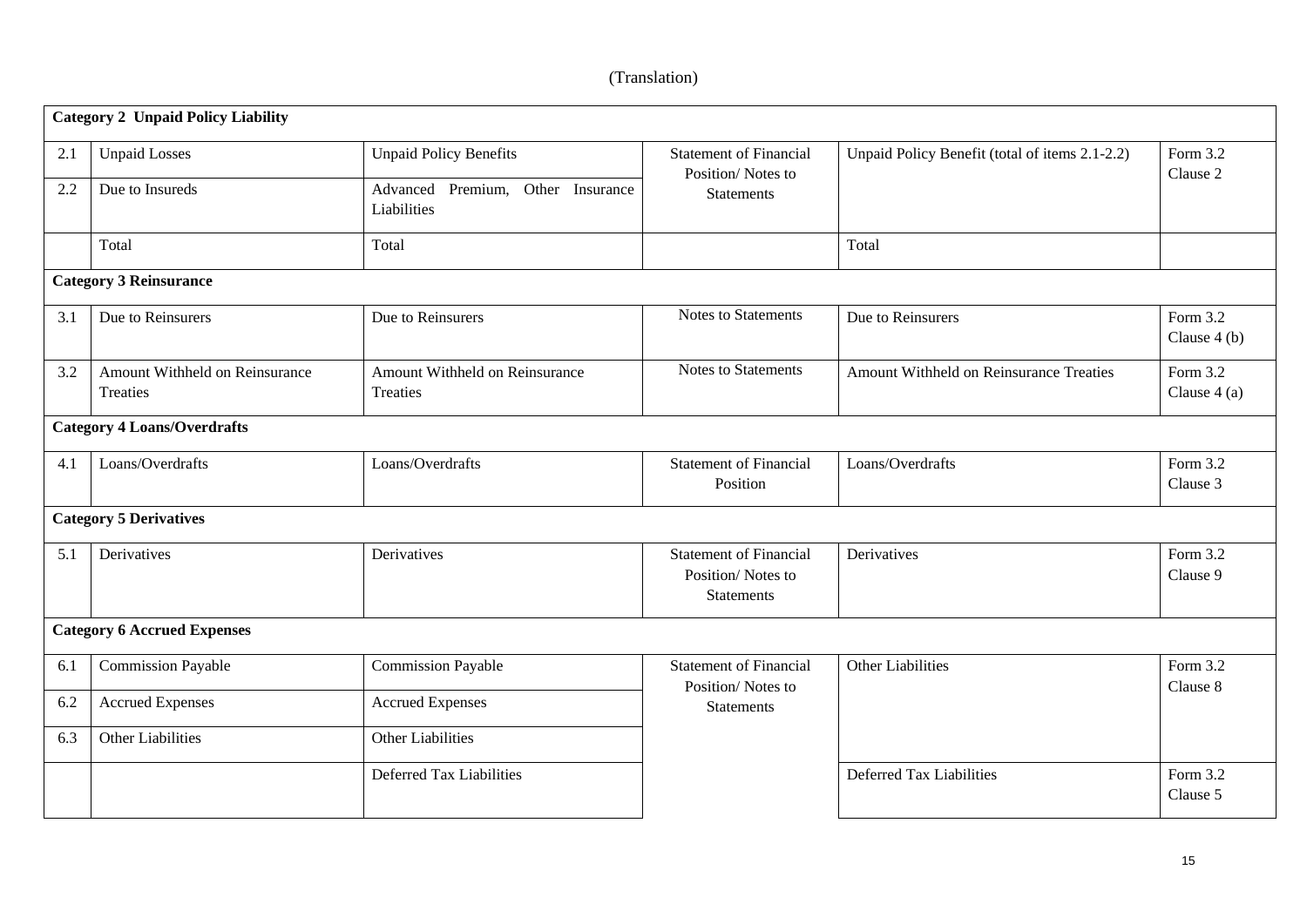|         |                                       | Income Tax Payable                 |                                           | Income Tax Payable                 | Form 3.2<br>Clause 6  |
|---------|---------------------------------------|------------------------------------|-------------------------------------------|------------------------------------|-----------------------|
|         |                                       | <b>Employee Benefit Obligation</b> |                                           | <b>Employee Benefit Obligation</b> | Form 3.2<br>Clause 7  |
|         | Total                                 | Total                              |                                           | Total                              |                       |
|         | <b>Category 7 Head Office Account</b> |                                    |                                           |                                    |                       |
| 7.1     | <b>Head Office Account</b>            | <b>Head Office Account</b>         | <b>Statement of Financial</b><br>Position | <b>Head Office Account</b>         | Form 3.2<br>Clause 10 |
| Capital |                                       |                                    |                                           |                                    |                       |
| 1.1     | <b>Capital Funds</b>                  | Shareholders' Equity               | <b>Statement of Financial</b><br>Position | Total Shareholders' Equity         |                       |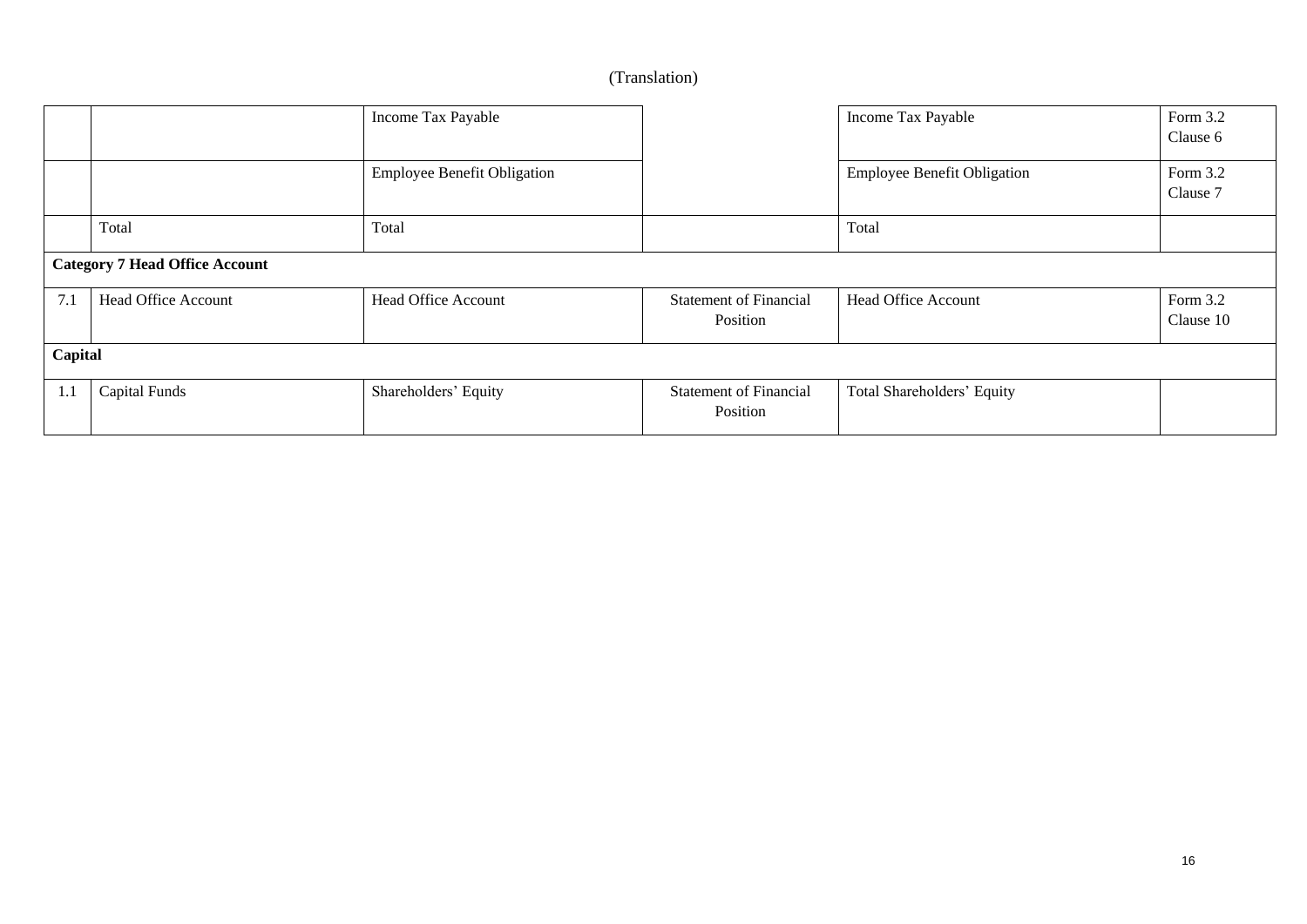**Attachment 2**

(Translation) **Summary of reconciliation items – appraised value for life insurance company**

| <b>Item</b><br>No. | Items by report Chor.                                  | <b>Items by RBC</b>                                                                                 | Data source<br><b>RBC</b> report |
|--------------------|--------------------------------------------------------|-----------------------------------------------------------------------------------------------------|----------------------------------|
| <b>Assets</b>      |                                                        |                                                                                                     |                                  |
|                    | <b>Category 1 Debt Instruments, Equity Instruments</b> |                                                                                                     |                                  |
| 1.1                | <b>Bonds</b>                                           | Total Bonds, Debentures, Promissory Notes-Bills of Exchange (total<br>under items $1-2$ and $4-5$ ) | Form 3.1 clause $1(a)$           |
| 1.2                | <b>Treasury Bills</b>                                  |                                                                                                     |                                  |
| 1.3                | <b>Capital Stocks</b>                                  | <b>Equity Instruments</b>                                                                           | Form 3.1 clause 1 (b)            |
| 1.4                | Debentures - Convertible Debentures                    |                                                                                                     |                                  |
| 1.5                | Promissory Notes - Bills of exchange                   |                                                                                                     |                                  |
| 1.6                | <b>Savings Lotteries</b>                               | <b>Savings Lotteries</b>                                                                            | Form 3.1 clause $1$ (c) (3)      |
| 1.7                | <b>Investment Units</b>                                | <b>Investment Units</b>                                                                             | Form 3.1 clause 1 (c) $(1)$      |
| 1.8                | Warrants on Shares, Debentures, Investment Units       | Warrants on Shares, Debentures, Investment Units                                                    | Form 3.1 clause 1 (c) $(2)$      |
|                    | Total                                                  | Total                                                                                               |                                  |
|                    | <b>Category 2 Loans</b>                                |                                                                                                     |                                  |
| 2.1                | Policy Loans                                           | Policy Loans                                                                                        | Form $3.1$ clause $2(c)$         |
| 2.2                | Mortgage Loans                                         | Mortgage Loans                                                                                      | Form $3.1$ clause $2(b)$         |
| 2.3                | <b>Personal Secured Loans</b>                          | <b>Personal Secured Loans</b>                                                                       | Form $3.1$ clause $2$ (d)        |
| 2.4                | Other Loans                                            | Other Loans                                                                                         | Form 3.1 clause 2 (e)            |
|                    | Total                                                  | Total                                                                                               |                                  |
|                    | <b>Category 3 Other Investments</b>                    |                                                                                                     |                                  |
| 3.1                | Investments in Hire Purchase on Car                    | Investments in Hire Purchase on Car/Leasing (total under items 3.1-3.2)                             | Form 3.1 clause 2 (a)            |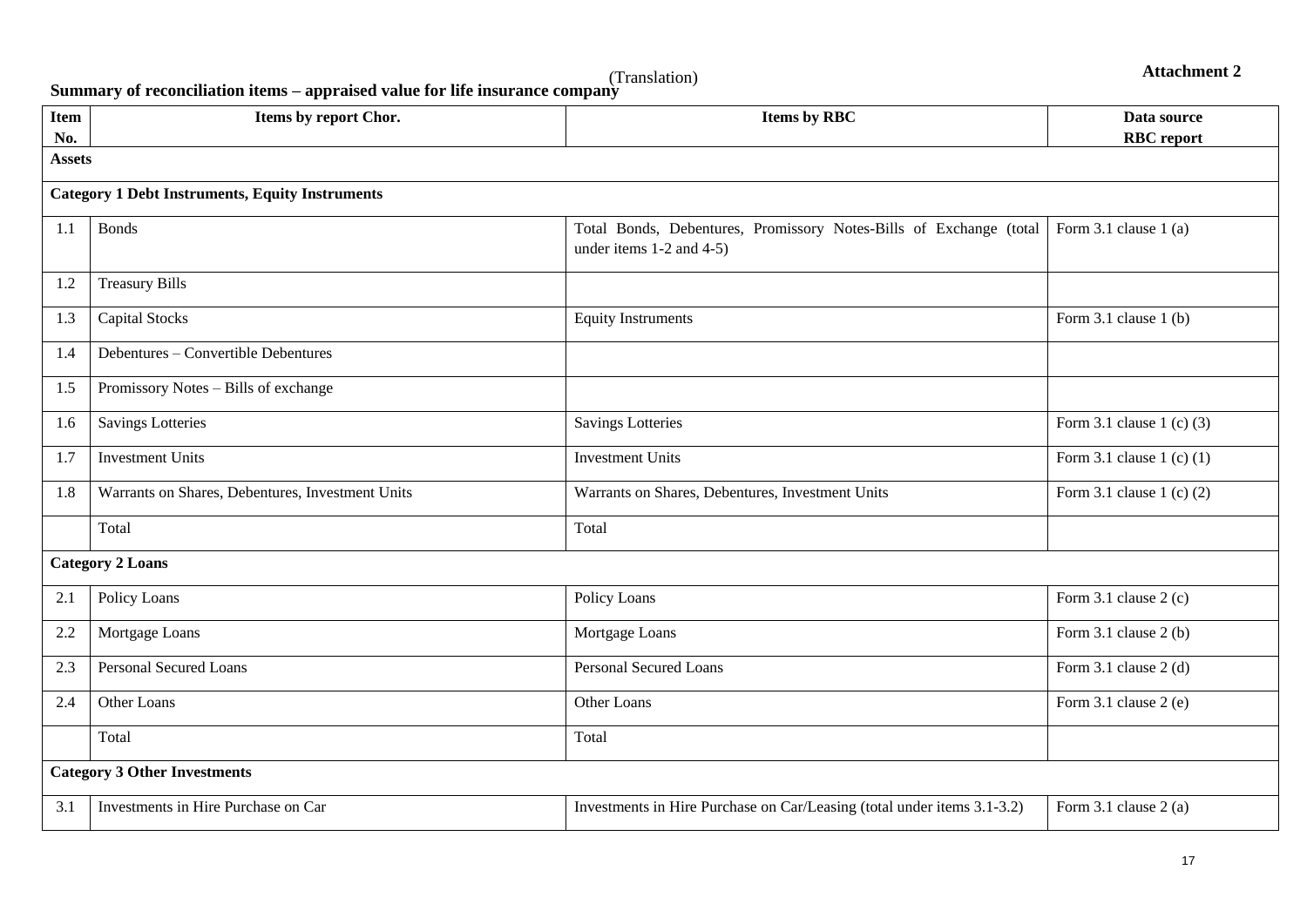| 3.2 | Investments in Leasing                                     |                                                                                           |                           |
|-----|------------------------------------------------------------|-------------------------------------------------------------------------------------------|---------------------------|
| 3.3 | <b>Investments in Real Estate</b>                          | <b>Investment in Real Estate</b>                                                          | Form 3.1 clause 5 (b)     |
|     | Total                                                      | Total                                                                                     |                           |
|     | <b>Category 4 Derivatives</b>                              |                                                                                           |                           |
| 4.1 | Derivatives                                                | Derivatives                                                                               | Form 3.1 clause 15        |
|     | <b>Category 5 Cash, Deposits at Financial Institutions</b> |                                                                                           |                           |
| 5.1 | Fixed Deposits at Financial Institutions                   | Cash and Deposits at Financial Institutions/ Deposit Receipts/ Certificates<br>of Deposit | Form 3.1 clause 3         |
| 5.2 | Certificates of Deposit at Financial Institutions          |                                                                                           |                           |
| 5.3 | Cash                                                       |                                                                                           |                           |
| 5.4 | <b>Current Deposits at Financial Institutions</b>          |                                                                                           |                           |
|     | Total                                                      | Total                                                                                     |                           |
|     | <b>Category 6 Land, Buildings</b>                          |                                                                                           |                           |
| 6.1 | Offices                                                    | Offices                                                                                   | Form 3.1 Clause 4 (a)     |
| 6.2 | <b>Real Estate</b>                                         | Net Properties Foreclose                                                                  | Form $3.1$ Clause $5$ (a) |
|     | Total                                                      | Total                                                                                     |                           |
|     | <b>Category 7 Reinsurance</b>                              |                                                                                           |                           |
| 7.1 | Amount Deposited on Reinsurance Treaties                   | Amount Deposited on Reinsurance Treaties                                                  | Form 3.1 Clause $6(a)$    |
| 7.2 | Due from Reinsurers                                        | Due from Reinsurers                                                                       | Form 3.1 Clause 6 (b)     |
|     | <b>Category 8 Accrued Revenues</b>                         |                                                                                           |                           |
| 8.1 | <b>Uncollected Premiums</b>                                | <b>Uncollected Premiums</b>                                                               | Form 3.1 Clause 7         |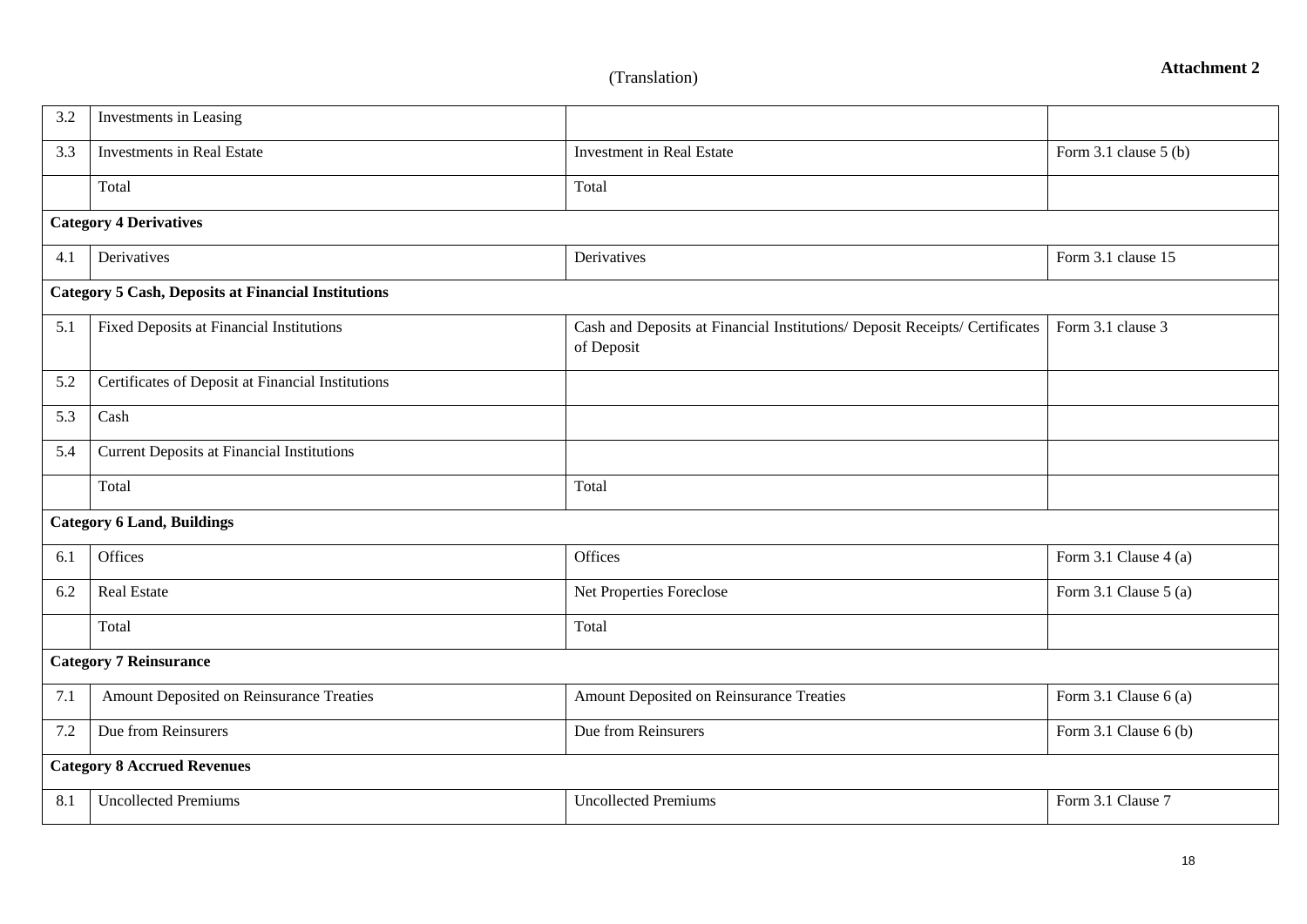| 8.2                | Accrued Investment Income                       | Accrued Investment Income                    | Form 3.1 Clause 10    |  |  |
|--------------------|-------------------------------------------------|----------------------------------------------|-----------------------|--|--|
|                    | <b>Category 9 Vehicles and Operating Assets</b> |                                              |                       |  |  |
| 9.1                | Vehicles, Operating Assets                      | <b>Operating Assets</b>                      | Form 3.1 Clause 4 (b) |  |  |
|                    | <b>Category 10 Other Assets</b>                 |                                              |                       |  |  |
| 10.1               | Other Assets                                    | Reinsurance Recoveries on Technical Reserves | Form 3.1 Clause 6 (c) |  |  |
|                    |                                                 | Other Reinsurance Receivables                | Form 3.1 Clause 6 (d) |  |  |
|                    |                                                 | Deferred Tax Assets                          | Form 3.1 Clause 8     |  |  |
|                    |                                                 | Prepaid Expenses                             | Form 3.1 Clause 9     |  |  |
|                    |                                                 | Goodwill                                     | Form 3.1 Clause 11    |  |  |
|                    |                                                 | <b>Intangible Assets</b>                     | Form 3.1 Clause 12    |  |  |
|                    |                                                 | <b>Deferred Acquisition Costs</b>            | Form 3.1 Clause 13    |  |  |
|                    |                                                 | Other Assets                                 | Form 3.1 Clause 14    |  |  |
|                    | Total                                           | Total                                        |                       |  |  |
|                    | <b>Category 11 Head Office Account</b>          |                                              |                       |  |  |
| 11.1               | Head Office Account                             | <b>Head Office Account</b>                   | Form 3.1 Clause 16    |  |  |
| <b>Liabilities</b> |                                                 |                                              |                       |  |  |
|                    | <b>Category 1 Reserves</b>                      |                                              |                       |  |  |
| 1.1                | <b>Technical Reserves</b>                       | Long-Term Technical Reserves                 | Form 3.2 Clause 1     |  |  |
|                    |                                                 | <b>Short-Term Technical Reserves</b>         |                       |  |  |
|                    | Total                                           | Total                                        |                       |  |  |
|                    | <b>Category 2 Unpaid Policy Liability</b>       |                                              |                       |  |  |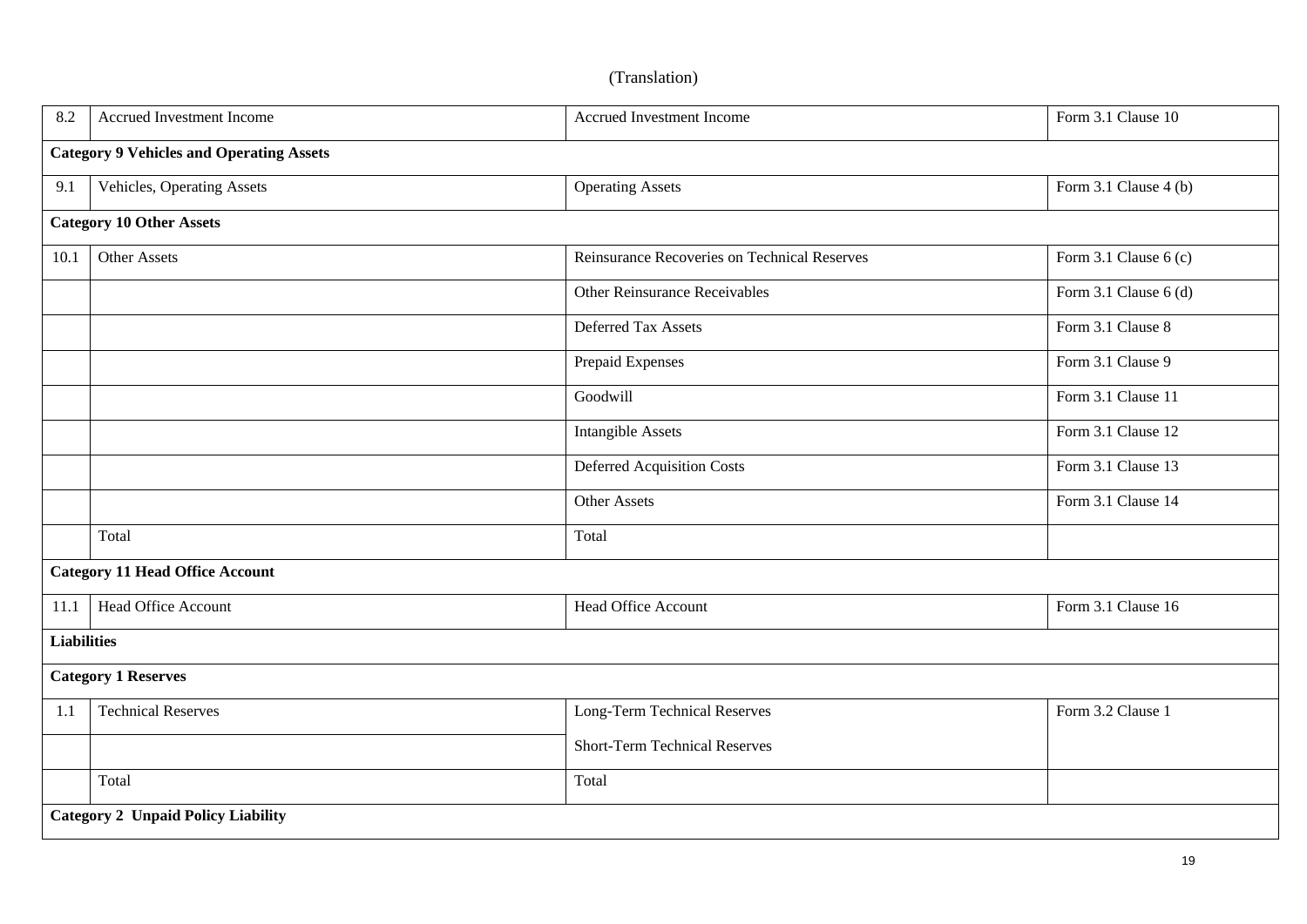| 2.1 | <b>Unpaid Losses</b>                    | Unpaid Losses(total under items 2.1-2.2) | Form 3.2 Clause 2     |  |  |
|-----|-----------------------------------------|------------------------------------------|-----------------------|--|--|
| 2.2 | Due to Insureds                         |                                          |                       |  |  |
|     | Total                                   | Total                                    |                       |  |  |
|     | <b>Category 3 Reinsurance</b>           |                                          |                       |  |  |
| 3.1 | Due to Reinsurers                       | Due to Reinsurers                        | Form 3.2 Clause 4 (b) |  |  |
| 3.2 | Amount Withheld on Reinsurance Treaties | Amount Withheld on Reinsurance Treaties  | Form 3.2 Clause 4 (a) |  |  |
|     | <b>Category 4 Loans/Overdrafts</b>      |                                          |                       |  |  |
| 4.1 | Loans/Overdrafts                        | Loans/Overdrafts                         | Form 3.2 Clause 3     |  |  |
|     | <b>Category 5 Derivatives</b>           |                                          |                       |  |  |
| 5.1 | Derivatives                             | Derivatives                              | Form 3.2 Clause 9     |  |  |
|     | <b>Category 6 Accrued Expenses</b>      |                                          |                       |  |  |
| 6.1 | <b>Commission Payable</b>               | <b>Other Liabilities</b>                 | Form 3.2 Clause 8     |  |  |
| 6.2 | <b>Accrued Expenses</b>                 | Other Liabilities                        | Form 3.2 Clause 8     |  |  |
| 6.3 | Other Liabilities                       | Other Liabilities                        | Form 3.2 Clause 8     |  |  |
|     |                                         | Deferred Tax Liabilities                 | Form 3.2 Clause 5     |  |  |
|     |                                         | Income Tax Payable                       | Form 3.2 Clause 6     |  |  |
|     |                                         | Employee benefit Obligation              | Form 3.2 Clause 7     |  |  |
|     | Total                                   | Total                                    |                       |  |  |
|     | <b>Category 7 Head Office Account</b>   |                                          |                       |  |  |
| 7.1 | Head Office Account                     | Head Office Account                      | Form 3.2 Clause 10    |  |  |
|     | Capital                                 |                                          |                       |  |  |